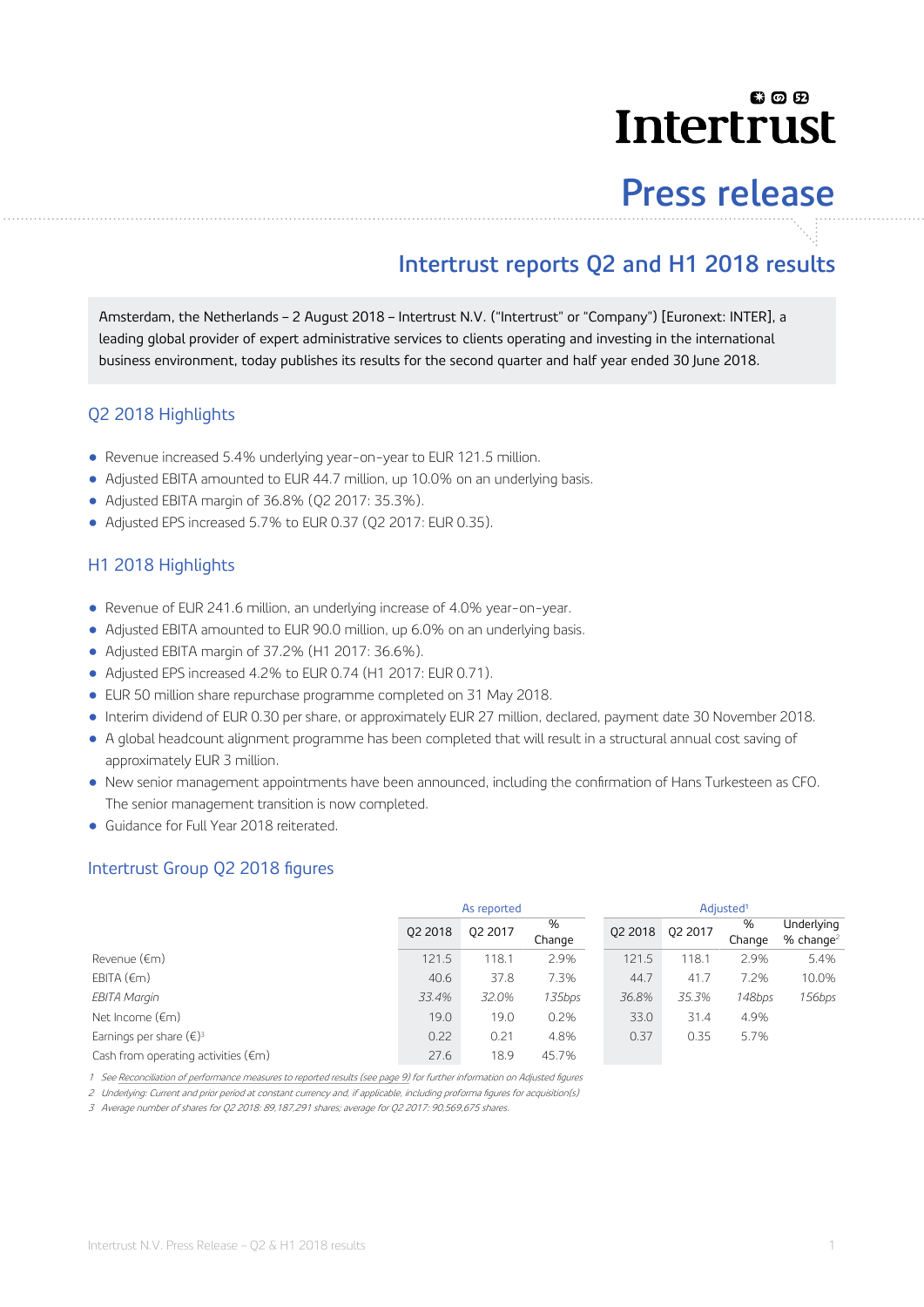### **63 @ 62**

### Stephanie Miller, CEO of Intertrust, commented:

*"I am very pleased with our performance over the first half year, with revenue growth and EBITA margin in line with our* 2018 guidance, and strong cash flow generation. Luxembourg continued its impressive growth, specifically in Fund Services, and in Rest of the World where Ireland, Nordics and Spain performed strongly. The growth was partly offset, however, by *headwinds in Jersey's Private Wealth business.*

*On the business development side, we have substantially added specialised sales capabilities to our teams in the UK and the US. Additionally, we have created a global Client Solutions team to further accelerate service and product development. These are examples of how we continuously enhance our organisation and expand our services to capture opportunities and adapt to changing clients' needs. Technological innovation also plays a crucial role in optimising our service levels and increasing the interaction with clients, while enabling us to improve collaboration and achieve efficiency gains. Furthermore we have expanded into a new geography via the acquisition of Seed Outsourcing in Australia and are in the process of* opening our second office in the United Arab Emirates located in Abu Dhabi.

*Since I started in January this year, we have made several key changes to our senior executive management, most recently* confirming Hans Turkesteen as our CFO. The senior executive team is now complete and I am proud of the strong team we *have in place. We have also launched a headcount alignment programme resulting in structural cost savings, as keeping* staff costs under control is a constant focus for future growth."

### Intertrust Group H1 2018 figures

|                                               |         | As reported |             | Adjusted <sup>1</sup> |         |             |                            |  |
|-----------------------------------------------|---------|-------------|-------------|-----------------------|---------|-------------|----------------------------|--|
|                                               | H1 2018 | H1 2017     | %<br>Change | H1 2018               | H1 2017 | %<br>Change | Underlying<br>% change $2$ |  |
| Revenue (€m)                                  | 241.6   | 239.7       | 0.8%        | 241.6                 | 239.7   | 0.8%        | 4.0%                       |  |
| EBITA $(\epsilon m)$                          | 84.7    | 82.5        | 2.6%        | 90.0                  | 87.8    | 2.4%        | 6.0%                       |  |
| EBITA Margin                                  | 35.0%   | 34.4%       | 61bps       | 37.2%                 | 36.6%   | 59bps       | 72bps                      |  |
| Net Income (€m)                               | 41.0    | 39.8        | 3.1%        | 66.8                  | 64.5    | 3.6%        |                            |  |
| Earnings per share $(\epsilon)^3$             | 0.46    | 0.44        | 4.5%        | 0.74                  | 0.71    | 4.2%        |                            |  |
| Cash from operating activities $(\epsilon m)$ | 95.3    | 84.8        | 12.4%       |                       |         |             |                            |  |

1 See Reconciliation of performance measures to reported results for further information on Adjusted figures

2 Underlying: Current and prior period at constant currency and, if applicable, including proforma figures for acquisition(s)

3 Average number of shares for H1 2018: 89,779,964 shares; average for H1 2017: 91,280,560 shares.

### Intertrust Group KPIs

|                                           | H1 2018 | H1 2017 | % Change | Underlying %<br>chance <sup>1</sup> |
|-------------------------------------------|---------|---------|----------|-------------------------------------|
| Average number of FTEs                    | 2.476   | 2.418   | 2.4%     |                                     |
| Number of entities (000's, end of period) | 48.5    | 50.5    | $-4.0%$  |                                     |
| ARPE ( $E$ , annualised)                  | 10.0    | 9.5     | 5.0%     | 8.3%                                |
| Revenue/FTE (€k, annualised)              | 195.1   | 198.2   | $-1.6%$  | 1.5%                                |

1 Underlying: Current and prior period at constant currency and, if applicable, including proforma figures for acquisition(s)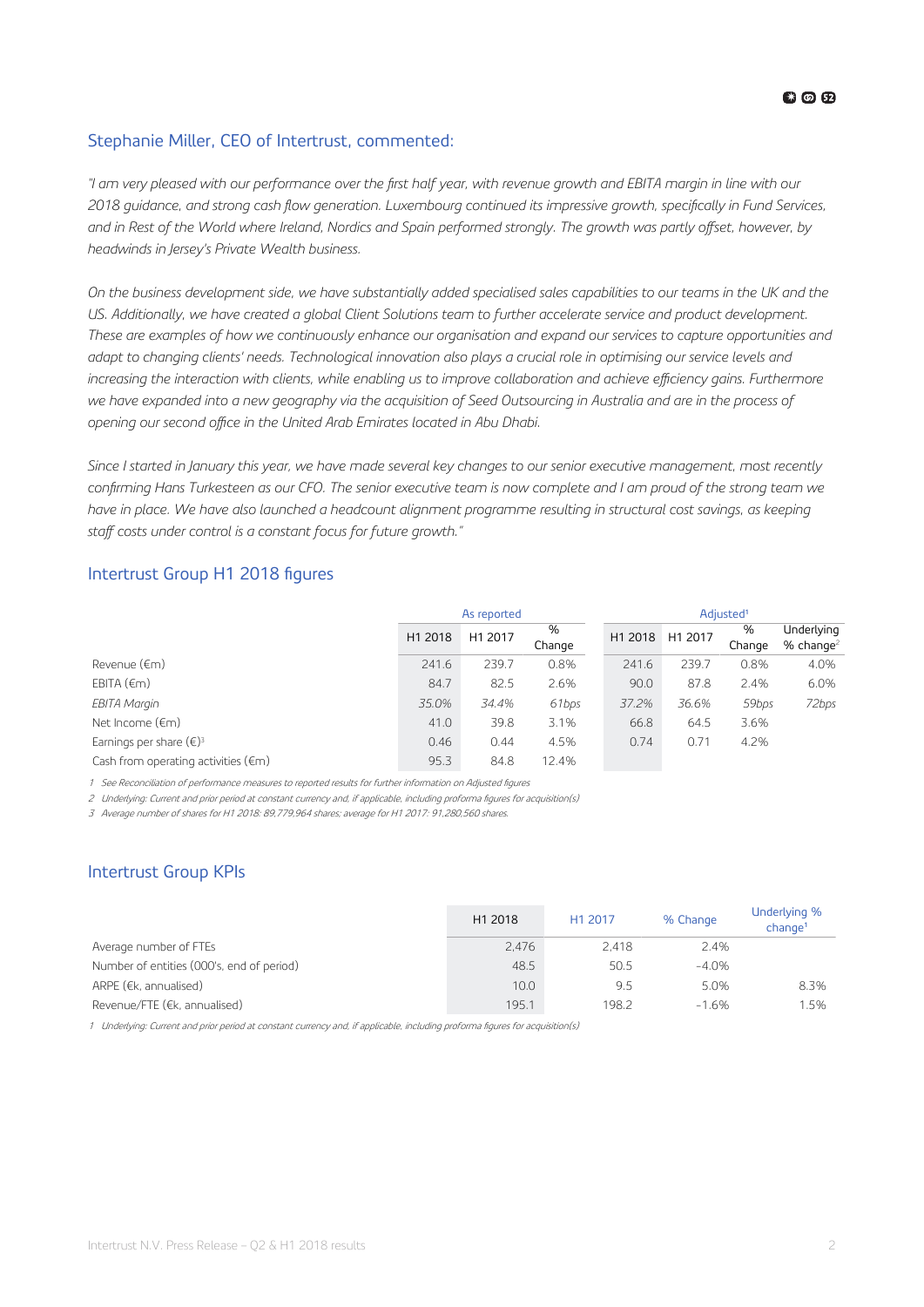### Financial review

### Revenue

In Q2 2018, revenue increased 2.9% (+5.4% underlying) to EUR 121.5 million compared to EUR 118.1 million in Q2 2017. Revenue growth was mainly driven by growth in Luxembourg (+13.8% underlying) and Rest of the World (+8.4% underlying). Good performance, especially in Fund Services, primarily related to increased activity of private equity and real estate funds. H1 2018 reported revenue was slightly higher at EUR 241.6 million, compared to EUR 239.7 million in H1 2017, but increased 4.0% on an underlying basis.

### Entity / ARPE development

Gross inflow of entities during H1 2018 was 3,625 and gross outflow was 5,559 entities resulting in a net outflow of 1,934. The main reason for outflow was end-of-life, with a strong concentration of outflow in the high volume, lower ARPE jurisdictions.

ARPE for H1 2018 was EUR 10.0 thousand, an increase of 5.0% (+8.3% underlying) compared to EUR 9.5 thousand in H1 2017.

### Adjusted EBITA and adjusted EBITA margin

Adjusted EBITA in Q2 2018 increased 7.2% (+10.0% underlying) to EUR 44.7 million from EUR 41.7 million in Q2 2017. In H1 2018 adjusted EBITA increased 2.4% (+6.0% underlying) to EUR 90.0 million (H1 2017: EUR 87.8 million). Adjusted EBITA margin was 36.8% in Q2 2018 and 37.2% in H1 2018, compared to 35.3% in Q2 2017 and 36.6% in H1 2017.

### Financing and tax expenses

Reported financial result of EUR 14.6 million for H1 2018 (H1 2017: EUR 12.8 million) included interest expenses of EUR 13.9 million (H1 2017: EUR 13.7 million).

Income tax expenses amounted to EUR 8.8 million in H1 2018 compared to EUR 9.1 million in the same period last year. The effective tax rate for H1 2018 was 17.6% (H1 2017: 18.7%), in line with our guidance for FY 2018.

### Earnings per share (EPS)

Adjusted EPS in Q2 2018 was EUR 0.37 versus EUR 0.35 in Q2 2017, an increase of 5.7%. On an adjusted basis, EPS in H1 2018 increased 4.2% to EUR 0.74 (H1 2017: EUR 0.71).

In H1 2018, the average number of shares was 89,779,964, a decrease of 1.6% compared to 91,280,560 in H1 2017.

### **Capital employed**

| $(EUR$ million) <sup>1</sup>                     | 30.06.2018 | 31.12.2017 | 30.06.2017 |
|--------------------------------------------------|------------|------------|------------|
| Acquisition-related intangible assets            | 1.464.1    | 1.474.2    | 1.515.0    |
| Other intangible assets                          | 13.7       | 14.8       | 13.1       |
| Property, plant and equipment                    | 15.1       | 16.5       | 18.8       |
| Total working capital                            | (15.6)     | (0.9)      | (15.1)     |
| Other assets                                     | 5.2        | 4.4        | 5.2        |
| Total Capital employed (Operational)             | 1,482.6    | 1.509.0    | 1.537.1    |
| Total equity                                     | 691.3      | 705.1      | 712.2      |
| Net debt                                         | 713.7      | 720.7      | 741.0      |
| Provisions, deferred taxes and other liabilities | 77.6       | 83.2       | 84.0       |
| Total Capital employed (Finance)                 | 1.482.6    | 1.509.0    | 1.537.1    |

1 Figures presented in EUR million tables are calculated before roundings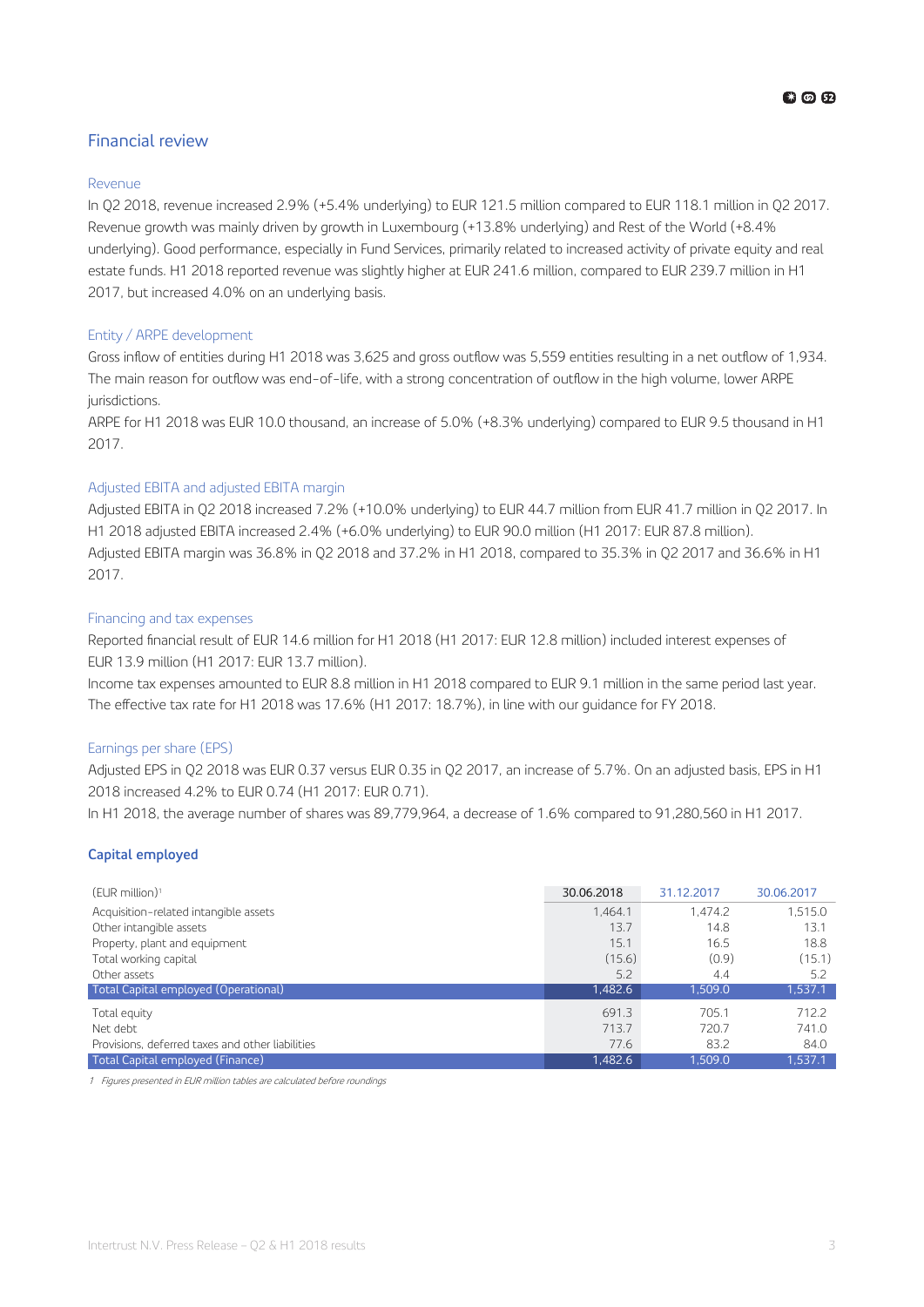### Cash flow, working capital and net debt

Net cash from operating activities increased 12.4% from EUR 84.8 million in H1 2017 to EUR 95.3 million in H1 2018, driven by strong working capital management.

Working capital at the end of Q2 2018 amounted to EUR 15.6 million negative, versus EUR 15.1 million negative at the end of Q2 2017. Working capital follows a seasonal pattern with a peak level at the end of the third quarter and a low level at the end of the first quarter, primarily resulting from the annual billing run in Cayman in Q4 each year and in the Netherlands and Luxembourg in January of each year.

Capex<sup>1</sup> for H1 2018 increased to 1.3% of revenue (EUR 3.0 million), from 1.0% of revenue in H1 2017. As announced in Q1 this year, capex is expected to be around 2.0% of revenue for full year 2018.

The share repurchase programme was completed on 31 May 2018. The Company repurchased 3,132,378 shares at an average price of EUR 15.96, resulting in a total amount of EUR 50.0 million. A proposed total of 2,244,190 shares will be cancelled and the remainder will largely be used to cover the employee stock ownership and incentive plans vesting in 2018 and 2019.

Net debt increased to EUR 713.7 million at the end of Q2 2018 (from EUR 679.7 million at the end of Q1 2018), mainly as a result of the final part of the share repurchase programme (EUR 14.6 million), dividend payment (EUR 29.4 million) and seasonal working capital developments. The leverage ratio slightly increased to 3.60x (end Q2 2018) from 3.48x (end Q1 2018), well within our bank covenant of 4.50x.

### Other specific items

Our aim to remain an efficient organisation is a key topic on the strategic agenda and the effective management of staff related costs is a constant priority. A headcount alignment programme, involving around 60 employees, was launched in Q2 2018. The total costs associated with this programme amount to approximately EUR 6 million of which EUR 2.5 million are included in Q2 2018 as one-off integration and transformation costs. The remainder will be included as a one-off cost item in Q3 2018.

### Senior management appointments

Three new Executive Committee (ExCo) members joined Intertrust during Q2 2018:

- Roberto Canenti as Chief HR Officer (CHRO);
- James Nolan as Head of Strategy and M&A;
- Theo Splinter as Chief Operating Officer (COO).

Hans Turkesteen was appointed as Chief Financial Officer (CFO), effective 1 August 2018, and nominated for appointment as member of the Management Board, subject to shareholder approval at an Extraordinary General Meeting to be held in October 2018. With these appointments the senior management transition has been completed.

### Expansion in United Arab Emirates and into Australia

Intertrust is in the process of expanding its footprint in the United Arab Emirates by setting up an office in the ADGM, being the financial center of Abu Dhabi. This will be in addition to the existing office in the financial center of Dubai, the DIFC. On 2 July 2018, Intertrust [announced](https://www.intertrustgroup.com/investors/press-releases/pr-story?ResultPageURL=http://cws.huginonline.com/I/171118/PR/201807/2202417.xml) its expansion into Australia through the acquisition of Seed Outsourcing, a boutique Australian corporate and fund services provider based in Sydney, Australia. While this acquisition expands Intertrust's global footprint, it does not have a material impact on the Company's financial position or results, hence the terms of the transaction are not disclosed. Australia will be included in the Rest of the World (ROW) reporting segment from Q3 2018 onwards.

<sup>1</sup> Investments in property, plant, equipment and other intangible assets not related to acquisitions.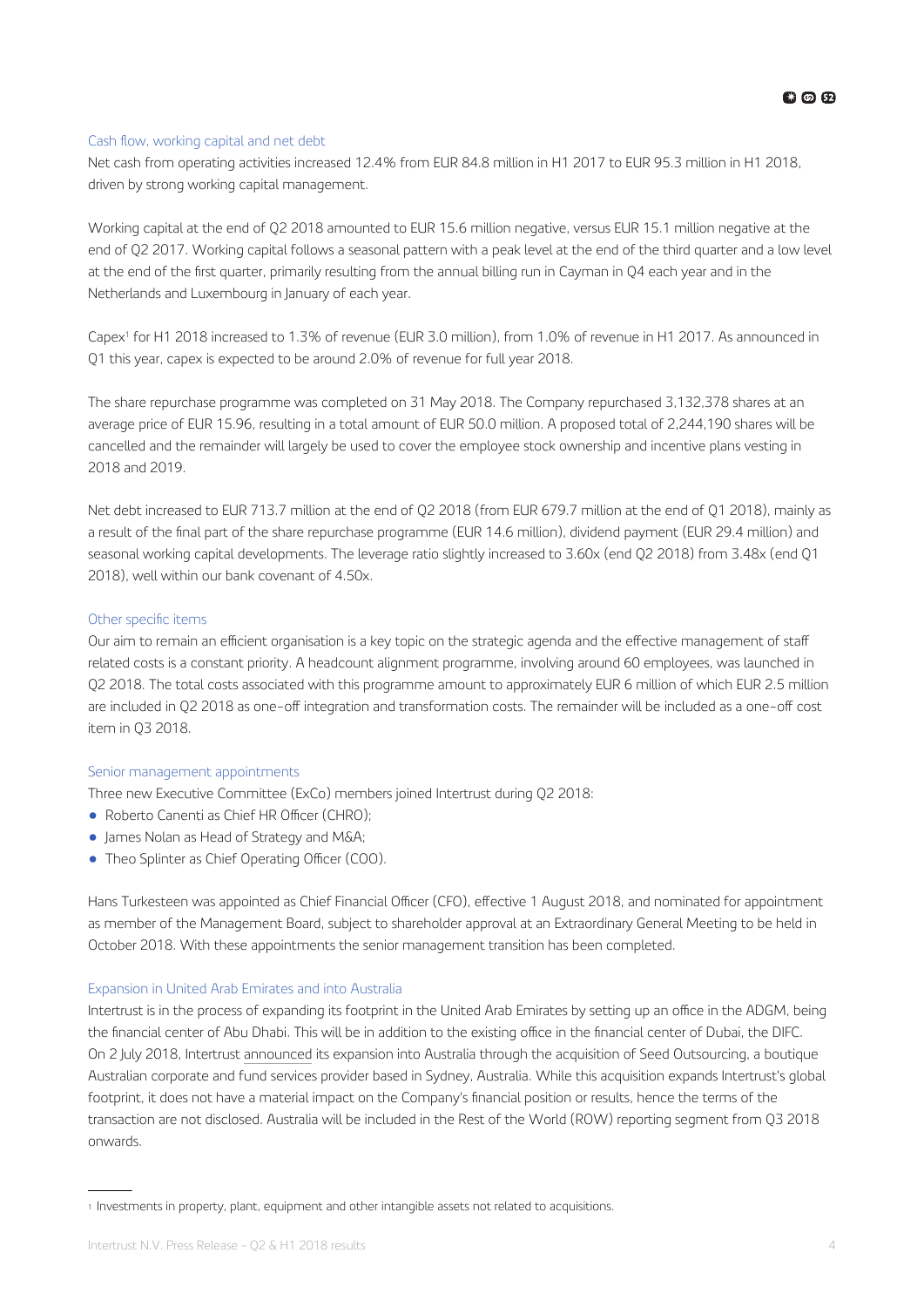### Performance in key jurisdictions

*As of Q1 2018, Cayman Islands is included within the new Americas segment, together with Bahamas, Brazil, BVI, Curacao and USA, previously part of Rest of the World. The quarterly comparables for 2017 based on the new segment Americas are provided on page [19](#page-18-0) of this press release.*

*Figures presented in EUR million tables are calculated before roundings.*

### **The Netherlands**

### 24% of H1 2018 Group revenue

| The Netherlands                           | Q <sub>2</sub><br>2018 | 02<br>2017 | %<br>Change | Underlying<br>$%$ change <sup>1</sup> | H1<br>2018 | H1<br>2017 | %<br>Change | Underlying<br>$%$ change <sup>1</sup> |
|-------------------------------------------|------------------------|------------|-------------|---------------------------------------|------------|------------|-------------|---------------------------------------|
| Revenue (€m)                              | 27.8                   | 27.6       | 0.6%        | 0.6%                                  | 56.7       | 56.6       | 0.0%        | 0.0%                                  |
| Adjusted EBITA $(\epsilon m)$             | 16.5                   | 16.8       | $-2.0%$     | $-2.0%$                               | 33.7       | 35.2       | $-4.2%$     | $-4.2%$                               |
| Adjusted EBITA Margin                     | 59.3%                  | 60.9%      | -163bps     |                                       | 59.5%      | 62.2%      | -266bps     |                                       |
| Average number of FTEs                    |                        |            |             |                                       | 441        | 437        | 1.0%        |                                       |
| Number of entities (000's, end of period) |                        |            |             |                                       | 3.8        | 4.1        | $-8.2%$     |                                       |
| ARPE ( $E$ , annualised)                  |                        |            |             |                                       | 30.0       | 27.6       | 9.0%        | 9.0%                                  |
| Revenue/FTE (€k, annualised)              |                        |            |             |                                       | 257.1      | 259.5      | $-0.9%$     |                                       |

1 Underlying: Current and prior period at constant currency and, if applicable, including proforma figures for acquisition(s)

Revenue in Q2 2018 amounted to EUR 27.8 million and was in line with the revenue in the same period last year (Q2 2017: EUR 27.6 million). In the first half of the year revenue was EUR 56.7 million compared to EUR 56.6 million in H1 2017. Within a slightly decreasing market our flat revenue performance has effectively resulted in an increased market share.

Adjusted EBITA in the quarter was EUR 16.5 million compared to EUR 16.8 million in Q2 2017, a decrease of 2.0%. For H1 2018 adjusted EBITA declined 4.2% to EUR 33.7 million, mainly driven by higher (external) staff expenses due to initial investments in the set-up of additional services.

Adjusted EBITA margin was 59.3% in Q2 2018 (Q2 2017: 60.9%) and amounted to 59.5% for the half year (H1 2017: 62.2%).

The number of entities declined from 4.1 thousand (end H1 2017) to 3.8 thousand (end H1 2018), while ARPE increased 9.0% to EUR 30.0 thousand per entity in H1 2018 (H1 2017: EUR 27.6 thousand). The decline in entities includes both regular end-of-life and client insourcing.

### **Luxembourg**

### 22% of H1 2018 Group revenue

| Luxembourg                                | Q <sub>2</sub><br>2018 | 02<br>2017 | %<br>Change | Underlying<br>$%$ change <sup>1</sup> | H1<br>2018 | H1<br>2017 | %<br>Change | Underlying<br>$%$ change <sup>1</sup> |
|-------------------------------------------|------------------------|------------|-------------|---------------------------------------|------------|------------|-------------|---------------------------------------|
| Revenue (€m)                              | 26.8                   | 23.5       | 13.8%       | 13.8%                                 | 53.1       | 47.6       | 11.4%       | 11.4%                                 |
| Adjusted EBITA (€m)                       | 15.3                   | 11.9       | 28.0%       | 28.0%                                 | 30.3       | 25.4       | 19.2%       | 19.2%                                 |
| Adjusted EBITA Margin                     | 57.0%                  | 50.7%      | 632bps      |                                       | 57.1%      | 53.3%      | 373bps      |                                       |
| Average number of FTEs                    |                        |            |             |                                       | 463        | 442        | 4.8%        |                                       |
| Number of entities (000's, end of period) |                        |            |             |                                       | 2.8        | 3.0        | $-4.1%$     |                                       |
| ARPE $(\epsilon k$ , annualised)          |                        |            |             |                                       | 37.4       | 32.2       | 16.2%       | 16.2%                                 |
| Revenue/FTE (€k, annualised)              |                        |            |             |                                       | 229.4      | 215.7      | 6.4%        |                                       |

1 Underlying: Current and prior period at constant currency and, if applicable, including proforma figures for acquisition(s)

Revenue was EUR 26.8 million in the quarter (Q2 2017: EUR 23.5 million) and EUR 53.1 million in H1 2018 (H1 2017: EUR 47.6 million). The year-on-year significant increase of 13.8% was mainly driven by continued strong growth in Fund Services.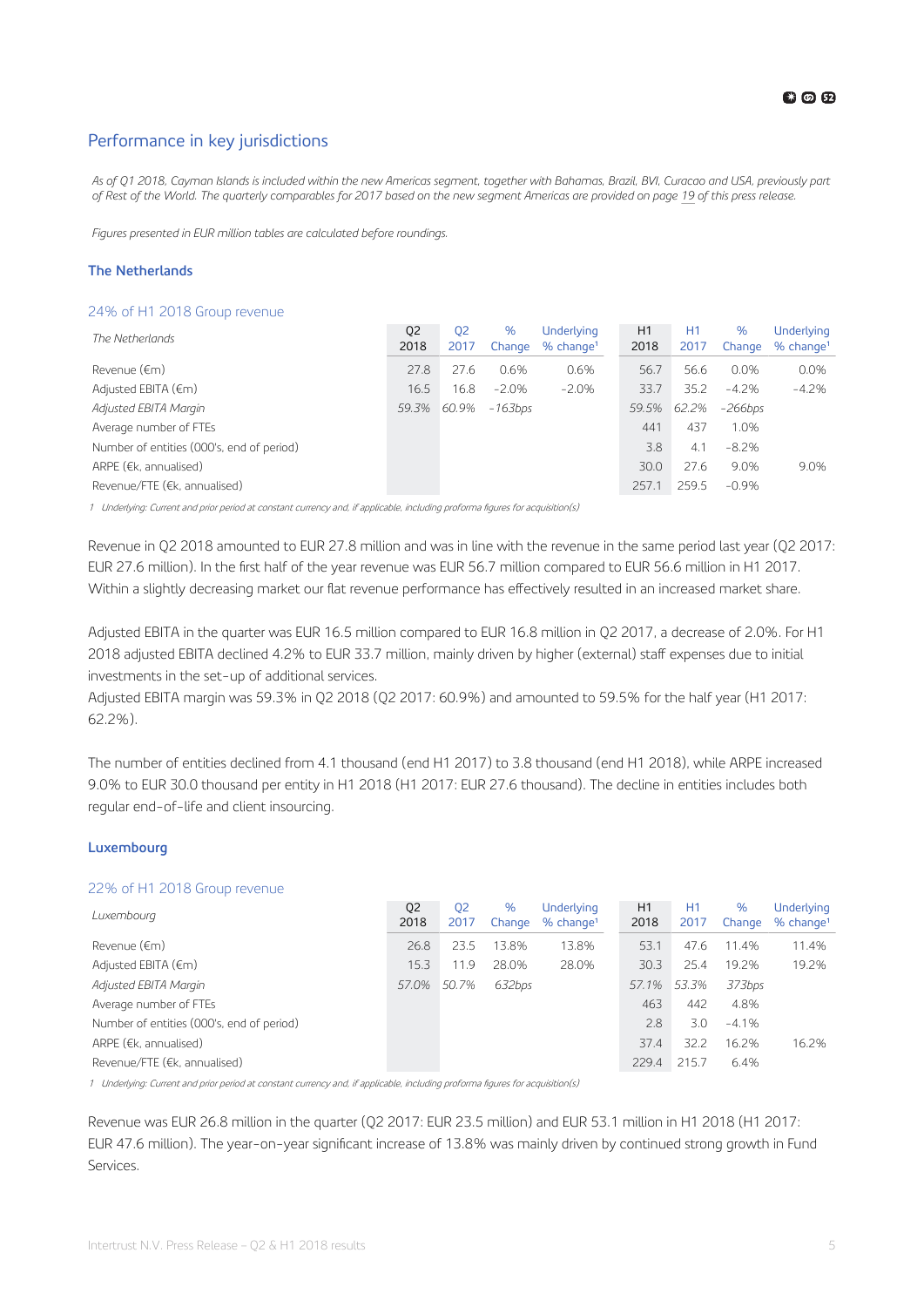**00田** 

Adjusted EBITA for the quarter was EUR 15.3 million, an underlying increase of 28.0% compared to the same quarter last year (Q2 2017: EUR 11.9 million). In H1 2018, adjusted EBITA increased 19.2% to EUR 30.3 million (H1 2017: EUR 25.4 million).

Adjusted EBITA margin amounted to 57.0% in Q2 2018 (+632bps year-on-year). H1 2018 adjusted EBITA margin increased 373bps to 57.1% (H1 2017: 53.3%).

The number of entities decreased from 3.0 thousand (end H1 2017) to 2.8 thousand (end H1 2018), largely due to endof-life. ARPE increased 16.2% from EUR 32.2 thousand in Q2 2017 to EUR 37.4 thousand in Q2 2018 which was driven by an increase in specialised services in Fund and Capital Market Services and increased client activity level.

### **Americas**

### 16% of H1 2018 Group revenue

| Americas                                  | Q <sub>2</sub><br>2018 | 02<br>2017 | %       | Underlying<br>Change % change <sup>1</sup> | H1<br>2018 | H1<br>2017 | %<br>Change | Underlying<br>$%$ change <sup>1</sup> |
|-------------------------------------------|------------------------|------------|---------|--------------------------------------------|------------|------------|-------------|---------------------------------------|
| Revenue (€m)                              | 20.6                   | 21.5       | $-4.4%$ | 3.5%                                       | 39.6       | 44.3       | $-10.6\%$   | $-0.1%$                               |
| Adjusted EBITA $(\epsilon m)$             | 11.2                   | 10.4       | 7.0%    | 15.6%                                      | 21.4       | 21.8       | $-1.8%$     | 9.7%                                  |
| Adjusted EBITA Margin                     | 54.2%                  | 48.5%      | 577bps  |                                            | 53.9%      | 49.1%      | 483bps      |                                       |
| Average number of FTEs                    |                        |            |         |                                            | 262        |            | 292 -10.3%  |                                       |
| Number of entities (000's, end of period) |                        |            |         |                                            | 26.6       | 27.8       | $-4.3%$     |                                       |
| ARPE ( $E$ , annualised)                  |                        |            |         |                                            | 3.0        | 3.2        | -6.6%       | 4.4%                                  |
| Revenue/FTE (€k, annualised)              |                        |            |         |                                            | 302.3      | 303.3      | $-0.3%$     |                                       |

1 Underlying: Current and prior period at constant currency and, if applicable, including proforma figures for acquisition(s)

Revenue increased 3.5% on an underlying basis in Q2 2018 to EUR 20.6 million. H1 2018 revenue amounted to EUR 39.6 million and was in line with last year on an underlying basis.

Adjusted EBITA increased 15.6% underlying to EUR 11.2 million in Q2 2018. This increase was the result of stricter cost management, amongst others evidenced by a decrease in headcount. In H1 2018, adjusted EBITA amounted to EUR 21.4 million, an increase of 9.7% on an underlying basis.

Adjusted EBITA margin was 54.2% in Q2 2018 (Q2 2017: 48.5%), an increase of 577bps. In H1 2018 the adjusted EBITA margin amounted to 53.9% compared to 49.1% in H1 2017.

The number of entities decreased 4.3% to 26.6 thousand at the end of H1 2018. The decrease was mainly in Cayman due to end-of life, competitive losses and administrative clean-up which is now completed.

### **Jersey**

### 12% of H1 2018 Group revenue

| Jersey                                    | Q <sub>2</sub><br>2018 | 02<br>2017 | %<br>Change | Underlying<br>$%$ change <sup>1</sup> | H1<br>2018 | H1<br>2017 | $\%$<br>Change | Underlying<br>$%$ change <sup>1</sup> |
|-------------------------------------------|------------------------|------------|-------------|---------------------------------------|------------|------------|----------------|---------------------------------------|
| Revenue (€m)                              | 14.4                   | 15.1       | $-4.6%$     | $-2.9\%$                              | 29.1       | 29.7       | $-1.8%$        | 0.4%                                  |
| Adjusted EBITA $(\epsilon m)$             | 6.9                    | 7.9        | $-12.0%$    | $-10.5%$                              | 14.5       | 14.9       | $-2.9%$        | $-0.7%$                               |
| Adjusted EBITA Margin                     | 48.2%                  | 52.3%      | $-407$ bps  |                                       | 49.7%      | 50.3%      | -56bps         |                                       |
| Average number of FTEs                    |                        |            |             |                                       | 324        | 344        | -5.9%          |                                       |
| Number of entities (000's, end of period) |                        |            |             |                                       | 3.8        | 4.4        | $-13.6%$       |                                       |
| ARPE ( $E$ , annualised)                  |                        |            |             |                                       | 15.4       | 13.5       | 13.6%          | 16.2%                                 |
| Revenue/FTE (€k, annualised)              |                        |            |             |                                       | 180.1      | 172.6      | 4.3%           |                                       |

1 Underlying: Current and prior period at constant currency and, if applicable, including proforma figures for acquisition(s)

In the quarter revenue decreased 2.9% on an underlying basis to EUR 14.4 million from EUR 15.1 million in Q2 2017. Corporate and Fund services performed well but this was impacted by a decline in Private Wealth Services, which included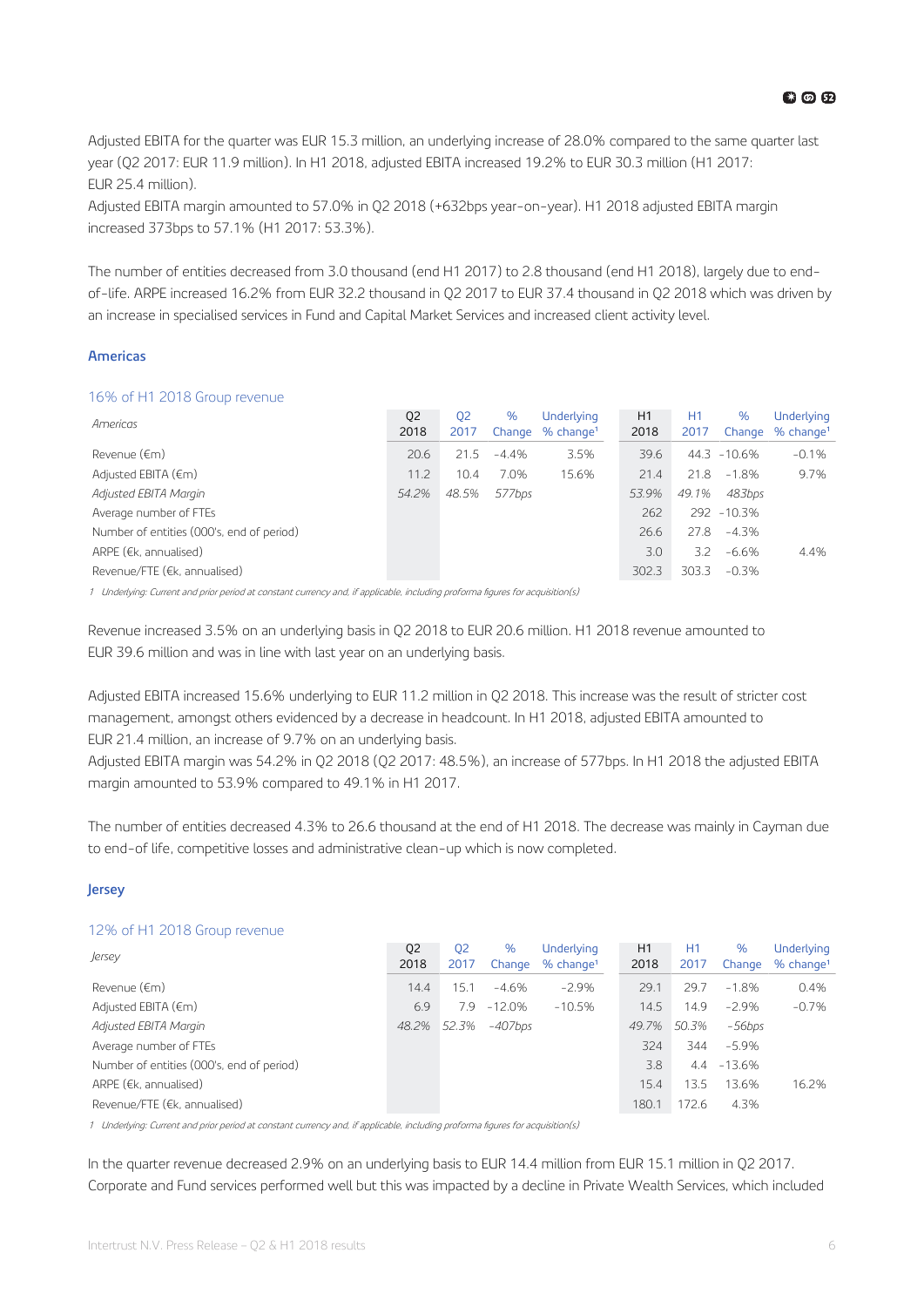the decision of a large client to insource. Revenue in the first half year of 2018 was EUR 29.1 million, in line on an underlying basis with the same period last year (H1 2017: EUR 29.7 million).

Adjusted EBITA decreased 10.5% on an underlying basis from EUR 7.9 million in Q2 2017 to EUR 6.9 million in Q2 2018. To align the organisation with the performance of the business, the number of FTEs was reduced. Adjusted EBITA margin amounted to 48.2% in Q2 2018 (-407bps year-on-year). H1 2018 adjusted EBITA margin decreased 56bps to 49.7% (H1 2017: 50.3%).

The number of entities decreased from 4.4 thousand (end H1 2017) to 3.8 thousand at the end of H1 2018, impacted by an adminstrative clean-up which has now been completed.

### **Rest of the World (ROW)**

### 26% of H1 2018 Group revenue

| Rest of the World                         | Q <sub>2</sub><br>2018 | 02<br>2017 | %      | Underlying<br>Change % change <sup>1</sup> | H1<br>2018 | H1<br>2017 | %<br>Change | Underlying<br>$%$ change <sup>1</sup> |
|-------------------------------------------|------------------------|------------|--------|--------------------------------------------|------------|------------|-------------|---------------------------------------|
| Revenue (€m)                              | 32.1                   | 30.4       | 5.4%   | 8.4%                                       | 63.2       | 61.5       | 2.7%        | 6.3%                                  |
| Adjusted EBITA $(\epsilon m)$             | 12.0                   | 9.6        | 25.2%  | 28.8%                                      | 23.7       | 20.7       | 14.5%       | 18.3%                                 |
| Adjusted EBITA Margin                     | 37.4%                  | 31.5%      | 591bps |                                            | 37.6%      | 33.7%      | 389bps      |                                       |
| Average number of FTEs                    |                        |            |        |                                            | 792        | 738        | 7.3%        |                                       |
| Number of entities (000's, end of period) |                        |            |        |                                            | 11.5       | 11.2       | 2.1%        |                                       |
| ARPE ( $E$ , annualised)                  |                        |            |        |                                            | 11.0       | 11.0       | 0.5%        | 4.0%                                  |
| Revenue/FTE (€k, annualised)              |                        |            |        |                                            | 159.6      | 166.7      | $-4.3%$     |                                       |

1 Underlying: Current and prior period at constant currency and, if applicable, including proforma figures for acquisition(s)

In ROW revenue for the quarter was EUR 32.1 million (Q2 2017: 30.4 million), an underlying increase of 8.4%. The growth was mainly driven by good performance of Corporate, Fund and Capital Market Services in Ireland, Nordics and Spain. Spain also benefitted from higher than expected commercial synergies related to the SFM/Azcona acquisition.

Adjusted EBITA increased 28.8% underlying from EUR 9.6 million in Q2 2017 to EUR 12.0 million in Q2 2018. For the first half of 2018, adjusted EBITA amounted to EUR 23.7 million, an increase of 18.3% year-on-year on an underlying basis. This was mainly the result of operating leverage, but also benefitting from easier comparables.

Adjusted EBITA margin amounted to 37.4% in Q2 2018 (+591bps) compared to 31.5% in Q2 2017. Adjusted EBITA margin was 37.6% in H1 2018 (+389bps) compared to 33.7% in H1 2017.

During H1 2018, the number of entities increased 2.1% to 11.5 thousand. Increase in ARPE of 4.0% underlying to EUR 11.0 thousand was driven by additional regulatory and compliance requirements.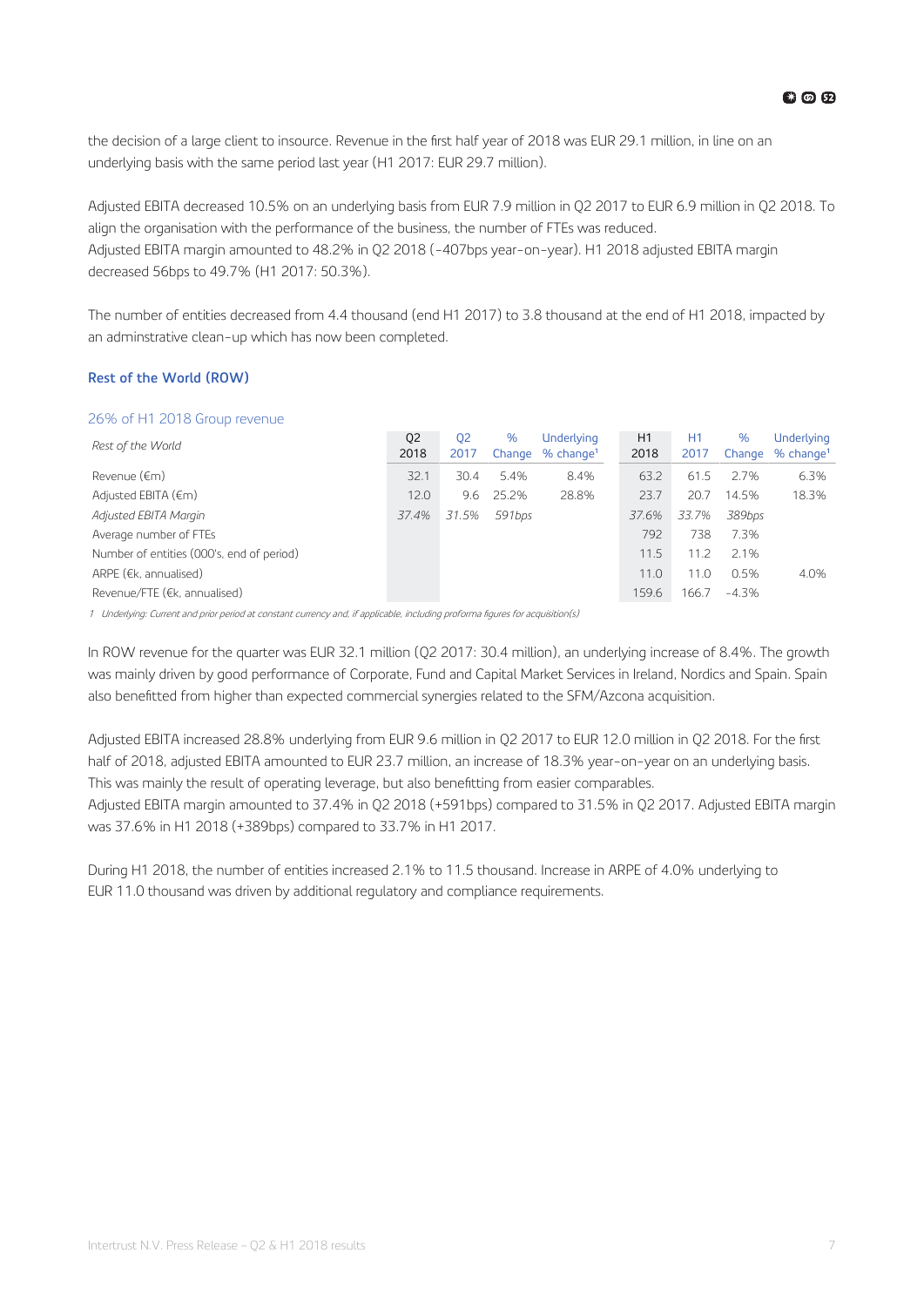### **Group HQ & IT costs**

| Group HQ and IT costs                      | 02 2018 | 02 2017 | H1 2018 | H <sub>1</sub> 2017 |
|--------------------------------------------|---------|---------|---------|---------------------|
| Group HQ costs $(\epsilon m)^1$            | (8.0)   | (6.4)   | (16.2)  | (13.0)              |
| IT costs ( $\epsilon$ m)                   | (9.1)   | (8.5)   | (17.4)  | (17.2)              |
| Total Group HQ and IT costs $(\epsilon m)$ | (17.1)  | (14.9)  | (33.7)  | (30.2)              |
| As % of Revenue                            | 14.1%   | 12.6%   | 13.9%   | 12.6%               |

<sup>1</sup> As a result of the new segmentation, the North America HQ costs have been moved to the Americas segment (EUR 0.8 m in Q2 2017, EUR 1.7 m in H1 2017)

As previously communicated, HQ costs continued to increase in Q2 2018, on the back of the programme to upgrade central functions. This programme has now been completed. Additionally, the implementation of the GDPR directive led to higher one-off professional fees in Q2 2018. For H1 2018, HQ costs increased by EUR 3.2 million compared to H1 2017.

In Q2 2018, IT costs increased EUR 0.6 million compared to the same period last year. For H1 2018, IT costs increased by EUR 0.2 million year-on-year. The increase is mainly related to new projects initiated in Q2 2018, more specifically in preparation for the new client portal, as well as increased outsourcing costs following the migration of our data centers. While the implementation of our IT roadmap is on track, we expect IT expenses to further increase in H2 2018 and H1 2019.

### Full year 2018 outlook

Intertrust management confirms its outlook for the full year 2018:

- Underlying revenue growth of at least 3% year-on-year.
- Adjusted EBITA margin of at least 37%.
- Capex around 2% of revenue.
- $\bullet$  Effective tax rate of approximately 18%.
- Dividend policy continues to be 40-50% of adjusted net income.

Capital Markets Day will take place on 20 September 2018 in London.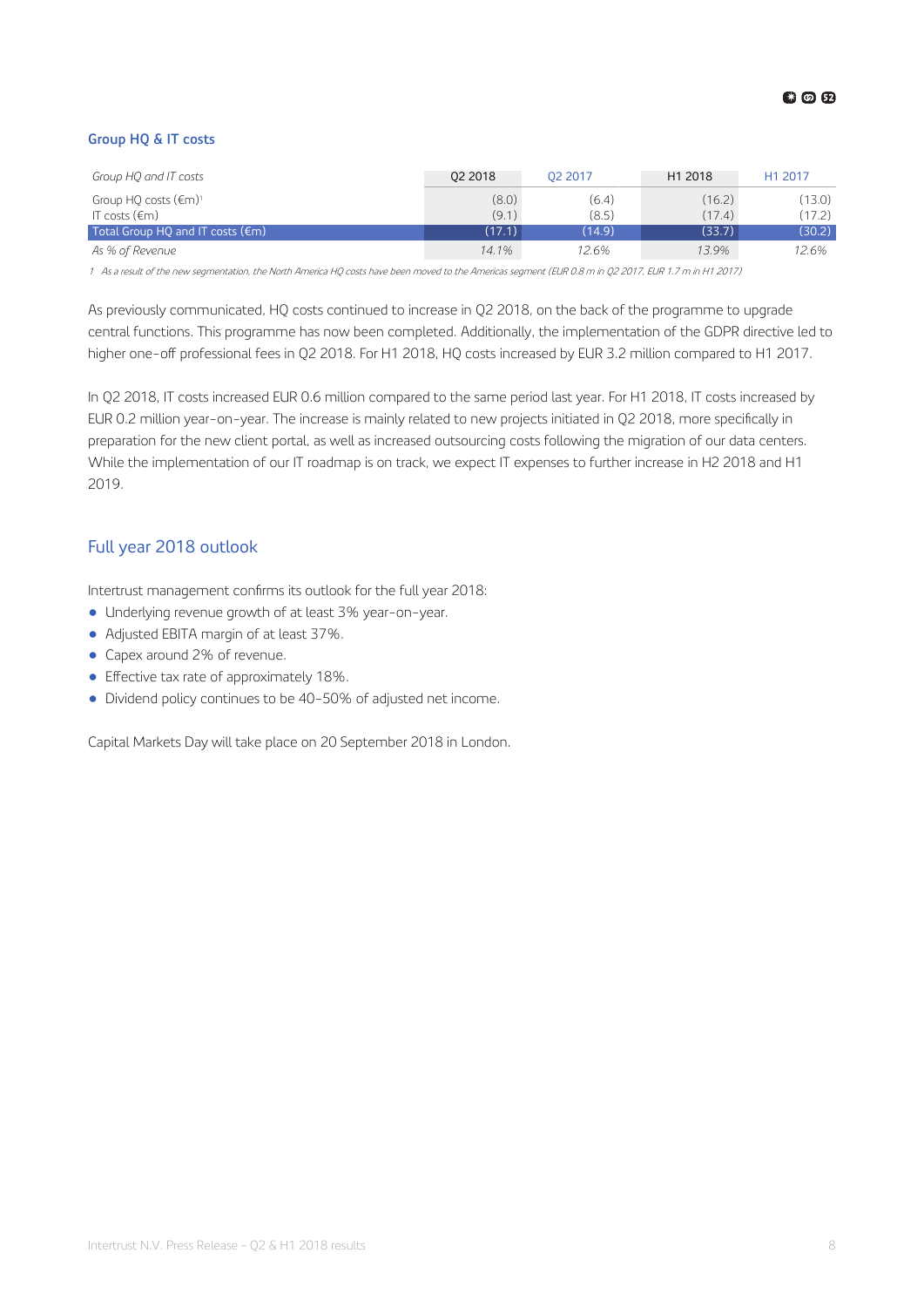### <span id="page-8-0"></span>Explanatory tables

*Figures presented in EUR million tables are calculated before roundings.*

### **Segmentation change reconciliation**

As of Q1 2018, Cayman Islands is included within the new Americas segment, together with Bahamas, BVI, Curacao, USA and Brazil, previously part of Rest of the World. Refer to [Basis for segmentation](#page-18-0) on page [19](#page-18-0) for a detailed breakdown of the change in segmentation and restated 2017 figures.

### **Reconciliation of performance measures to reported results**

| (EUR 000)                                             | 02     |        | H1     |        |  |  |
|-------------------------------------------------------|--------|--------|--------|--------|--|--|
|                                                       | 2018   | 2017   | 2018   | 2017   |  |  |
| Profit/(loss) from operating activities               | 30,341 | 27,312 | 64,288 | 61,914 |  |  |
| Amortisation of acquisition-related intangible assets | 10.217 | 10.493 | 20.364 | 20.621 |  |  |
| Specific items - Transaction costs <sup>1</sup>       | 100    | (10)   | 100    | 83     |  |  |
| Specific items - Integration and transformation costs | 3.431  | 2.783  | 4.290  | 3.135  |  |  |
| Specific items - Share-based payment upon IPO         | 341    | 629    | 502    | 1.109  |  |  |
| Specific items - Share-based payment upon integration | (16)   | 428    | 82     | 832    |  |  |
| Specific items - Other items                          | 276    | 44     | 329    | 147    |  |  |
| <b>Adjusted EBITA</b>                                 | 44,690 | 41.679 | 89.955 | 87.841 |  |  |

1 Transaction costs related to Azcona acquisition in 2017

Adjusted EBITA is defined as EBITA before specific items. Specific items of income or expense are income and expense items that, based on their significance in size or nature, should be separately presented to provide further understanding on financial performance. Specific items are not of an operational nature and do not represent core operating results. The one-off expenses are related to redundancies, legal costs and settlement fees. The Company uses this measure to analyse the operational performance of the company and its reportable segments.

| (EUR 000)                                                                                                   | 02      |         |           | Η1       |  |  |
|-------------------------------------------------------------------------------------------------------------|---------|---------|-----------|----------|--|--|
|                                                                                                             | 2018    | 2017    | 2018      | 2017     |  |  |
| <b>Adjusted EBITA</b>                                                                                       | 44,690  | 41,679  | 89,955    | 87,841   |  |  |
| Net finance costs - excluding net foreign exchange loss <sup>1</sup>                                        | (7.499) | (7,002) | (14, 473) | (14,052) |  |  |
| Share of profit and result of transactions with equity-accounted<br>investees and subsidiaries (net of tax) | 32      | (192)   | 41        | (195)    |  |  |
| Income tax (adjusted)                                                                                       | (4.267) | (3.069) | (8.751)   | (9.138)  |  |  |
| <b>Adjusted Net income</b>                                                                                  | 32,956  | 31,416  | 66,772    | 64,456   |  |  |

<sup>1</sup> Foreign exchange gain/(loss) for Q2 2018 was (EUR 405k), H1 2018 was (EUR 129k); (Q2 2017: EUR 1,918k, H1 2017: EUR 1,234k )

Adjusted Net Income equals adjusted EBITA minus Net finance costs, minus share of Profit & Loss from equity-accounted investees and minus Income tax. The Finance costs exclude the foreign exchange gains and losses. Income tax is adjusted for any tax related to the pre-IPO period.

### **Tax reconciliation**

| (EUR million)                                    | 30.06.2018 |        | 30.06.2017 |        | Chanae     |       |
|--------------------------------------------------|------------|--------|------------|--------|------------|-------|
| Profit before income tax                         |            | 49.7   |            | 48.9   |            | 0.8   |
| Income tax using the Company's domestic tax rate | $25.0\%$   | (12.4) | 25.0%      | (12.2) |            | (0.2) |
| Effect of tax rates in foreign jurisdictions     |            | 3.5    |            | 3.3    |            | 0.2   |
| Effect of non taxable and other items            |            | 0.2    |            | (0.2)  |            | 0.4   |
| Others                                           |            | 0.0    |            | (0.1)  |            | 0.0   |
| Income tax                                       | 17.6%      | (8.8)  | 18.7%      | (9.1)  | $-109$ bps | 0.4   |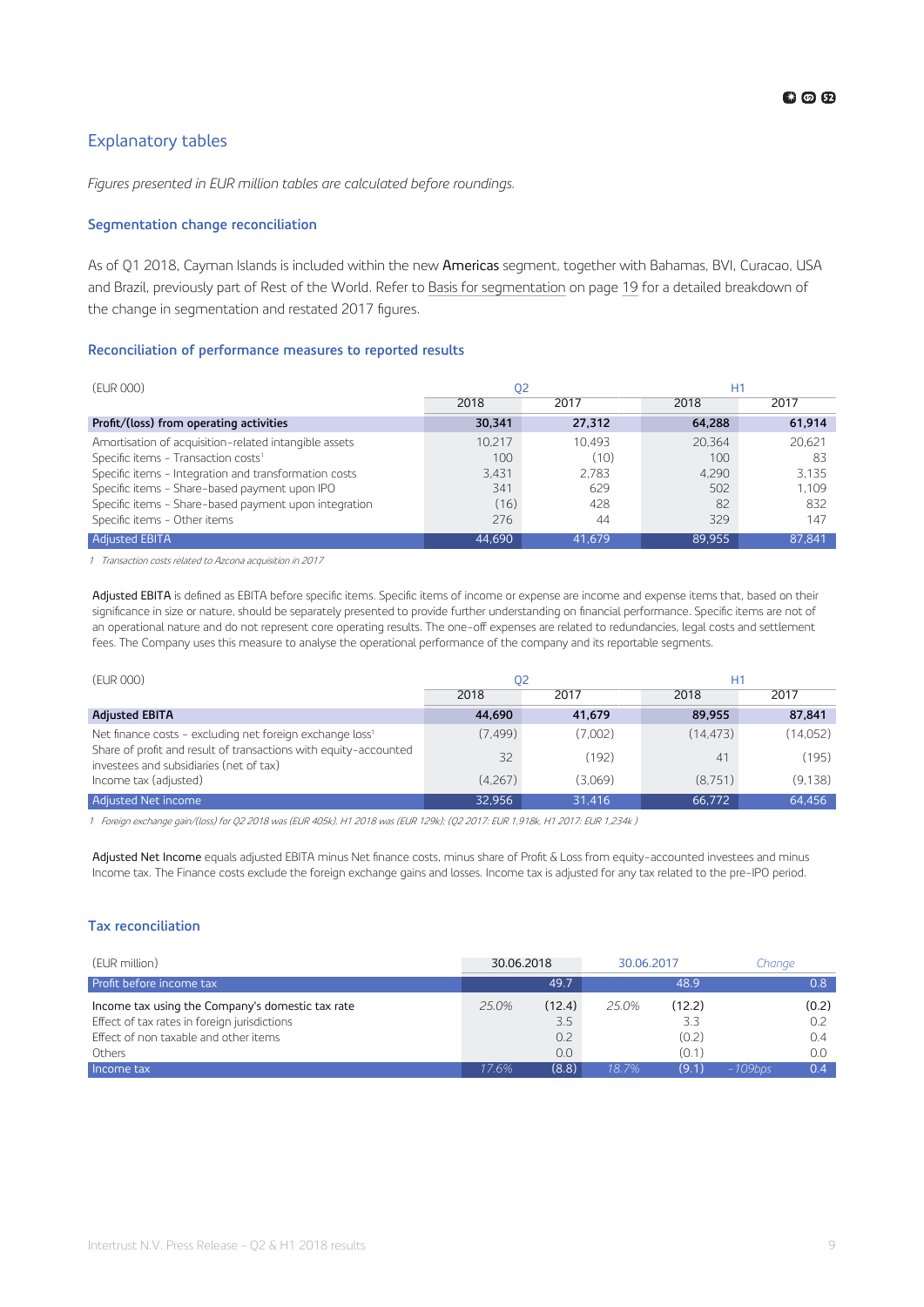### Additional information

### Financial calendar 2018

| Date         | Event                         |
|--------------|-------------------------------|
| 20 September | Capital Markets Day           |
| 1 November   | Q3 2018 trading update        |
| 7 November   | Interim ex-dividend date      |
| 8 November   | Interim dividend record date  |
| 30 November  | Interim dividend payment date |

### Analyst call / webcast

Today, Intertrust's CEO Stephanie Miller and CFO Hans Turkesteen will hold an analyst / investor call at 13:00 CET. A webcast of the call will be available on the Company's website. The webcast can be accessed [here.](https://ssl.webinar.nl/intertrustgroupinvestors/#!/intertrustgroupinvestors/20180802_1) The supporting presentation can be downloaded from our [website.](https://www.intertrustgroup.com/investors)

### Investor and media contact

Marieke Palstra<br>Director of Investor Relations and Corporate Communications **[marieke.palstra@intertrustgroup.com](mailto:marieke.palstra@intertrustgroup.com)**<br>Tel: +31 20 577 1157 Director of Investor Relations and Corporate Communications

### About Intertrust

Intertrust is a global leader in providing expert administrative services to clients operating and investing in the international business environment. The Company has more than 2,500 employees across 40 offices and 29 jurisdictions in Europe, the Americas, Asia Pacific and the Middle-East. Intertrust has leading market positions in selected key financial markets, including the Netherlands, Luxembourg, Jersey and the Americas. Intertrust delivers high-quality, tailored corporate, fund, capital market and private wealth services to its clients, with a view to building long-term relationships. The Company works with global law firms and accountancy firms, multinational corporations, financial institutions, fund managers, high net worth individuals and family offices.

### Forward-looking statements and presentation of financial and other information

This press release may contain forward looking statements with respect to Intertrust's future financial performance and position. Such statements are based on Intertrust's current expectations, estimates and projections and on information currently available to it. Intertrust cautions investors that such statements contain elements of risk and uncertainties that are difficult to predict and that could cause Intertrust's actual financial performance and position to differ materially from these statements. Intertrust has no obligation to update or revise any statements made in this press release, except as required by law.

All figures included in this press release are unaudited. *This press release contains information that qualifies, or may qualify, as inside information within the meaning of Article 7(1) of the EU Market Abuse Regulation.*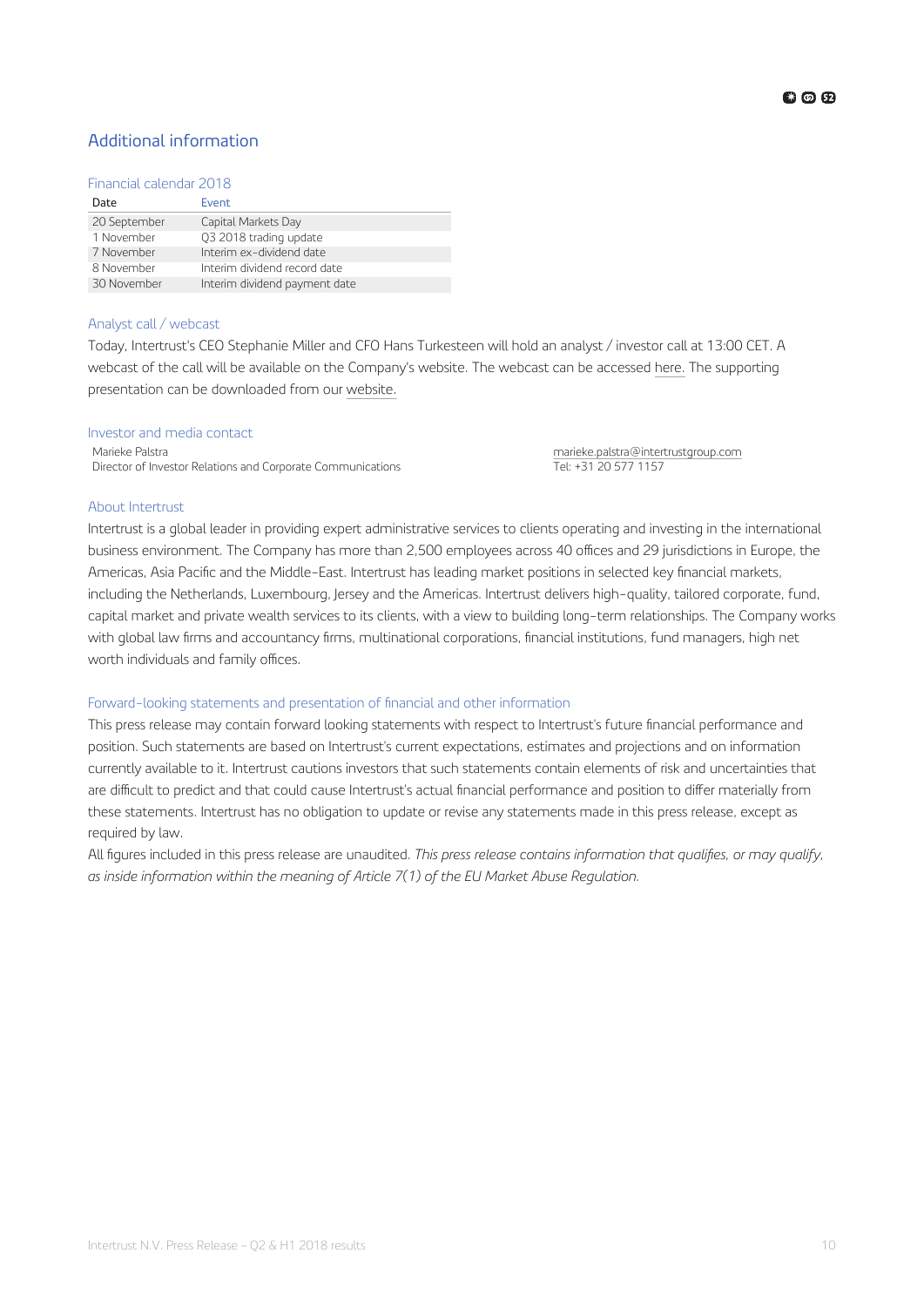### **Intertrust Group Interim Financial Report 30 June 2018**

### **(Unaudited)**

|     | Interim Management Board report                                  | 12 |
|-----|------------------------------------------------------------------|----|
|     | Condensed consolidated interim statement of profit or loss       | 14 |
|     | Condensed consolidated interim statement of comprehensive income | 14 |
|     | Condensed consolidated interim statement of financial position   | 15 |
|     | Condensed consolidated interim statement of changes in equity    | 16 |
|     | Condensed consolidated interim statement of cash flows           | 17 |
|     | Notes to the condensed consolidated interim financial statements | 18 |
| 1.  | Reporting entity                                                 | 18 |
| 2.  | Basis of preparation                                             | 18 |
| 3.  | Significant accounting policies and standards                    | 18 |
| 4.  | Use of estimates and judgements                                  | 19 |
| 5.  | Operating segments                                               | 19 |
| 6.  | Staff expenses                                                   | 21 |
| 7.  | Earnings per share                                               | 22 |
| 8.  | Acquisition-related intangible assets                            | 22 |
| 9.  | <b>Business combinations</b>                                     | 23 |
| 10. | Capital and reserves                                             | 23 |
| 11. | Financial instruments                                            | 24 |
|     | 12. Cash flow hedges                                             | 24 |
|     | 13. Contingencies                                                | 24 |
|     | 14. Commitments                                                  | 25 |
|     | 15. Related parties                                              | 25 |
|     | 16. Subsequent events                                            | 25 |
|     | 17. Non-IFRS Financial measures                                  | 25 |
|     | Review report                                                    | 26 |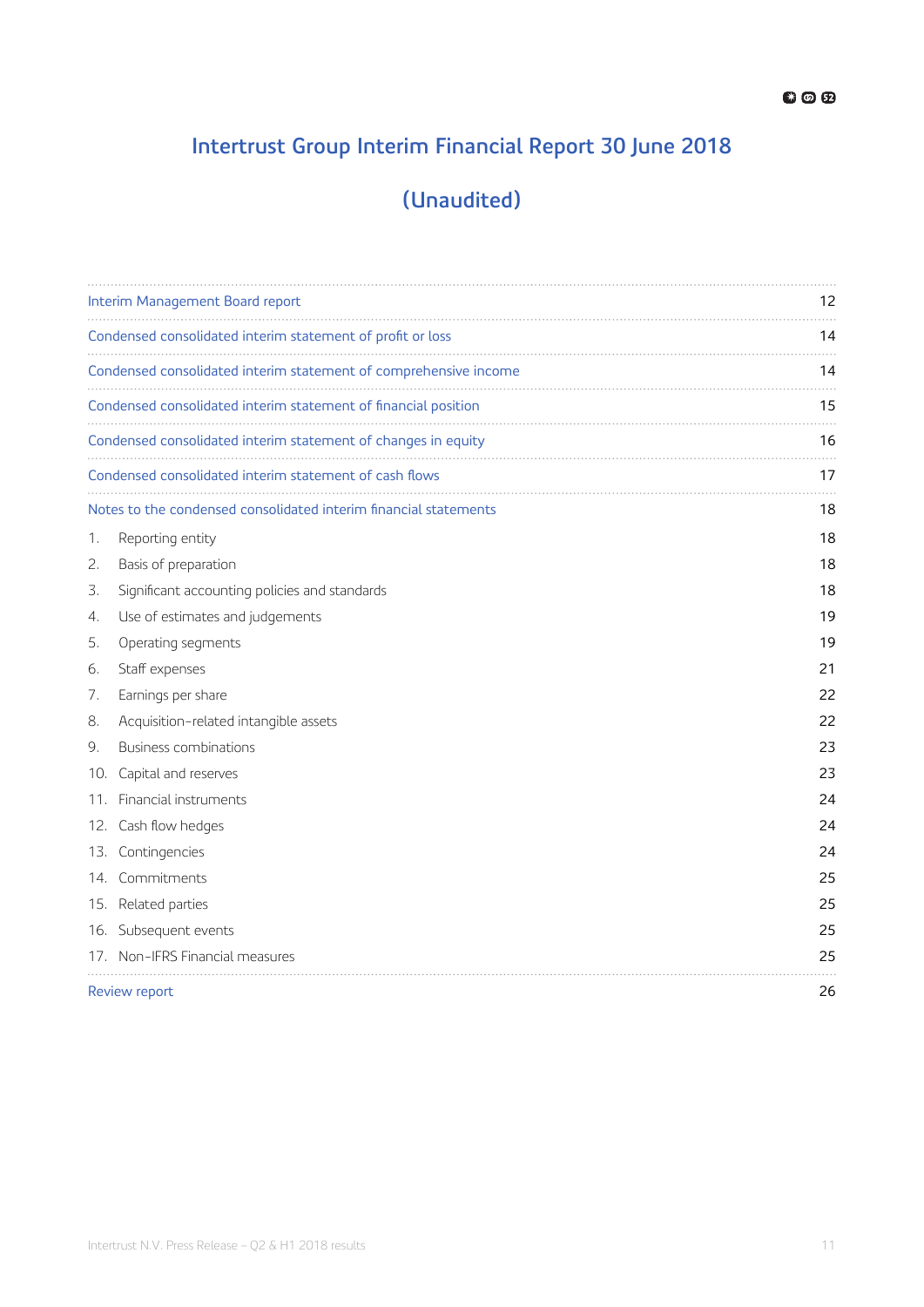### <span id="page-11-0"></span>**Interim Management Board report**

### Introduction

Intertrust N.V. (the "Company") and its subsidiaries (together referred to as the "Group") is a leading global provider of expert administrative services to clients operating and investing in the international business environment. The Company has approximately 2,500 FTEs working in its offices across all continents.

### Intertrust outlook 2018

The guidance for full year 2018 revenue growth and EBITA margin was announced on 9 November 2017. The guidance for Capex for full year 2018 was updated on 26 April 2018. The full year 2018 outlook is as follows:

- Underlying revenue growth of at least 3% year-on-year.
- Adjusted EBITA margin of at least 37%, reflecting continued investment in Group HQ (mainly LTIP) and IT (mainly IT infrastructure outsourcing).
- Capex expected to be around 2.0% of revenue (original guidance FY 2018 guidance was less than 1.5%), primarily due to strategic investment in our client portal.
- Dividend policy continues to be 40-50% of adjusted net income.
- $\bullet$  Effective tax rate of approximately 18%.

### Financial review for the six-month period ended 30 June 2018

In the first half of 2018, the Group generated revenue of EUR 241.6 million, which is EUR 1.9 million higher compared with EUR 239.7 million in the same period of 2017, or 4.0% on underlying basis. EBITA margin was 35.0% for first half year of 2018, compared to 34.4% EBITA margin for the same period in 2017. The first half of 2017 was impacted by non-recurring items of EUR 2.9 million, primarily related to a legal claim and related legal fees.

### Revenue

Revenue increased by EUR 1.9 million, or 0.8%, year-on-year to EUR 241.6 million for the six months ended 30 June 2018. The revenue growth was mainly driven by Luxembourg and Rest of the World. On an underlying basis, revenue was stable year-on-year in the Netherlands, Jersey and Americas. The impact of exchange rate variances, mostly arising from USD exchange rate fluctuation, resulted in 2.9% lower revenue on EUR compared to the same period last year.

### Staff expenses

Salaries and wages increased by EUR 0.5 million year-on-year to EUR 84.1 million for H1 2018. Other than the salaries, staff expenses in the first half of 2018 include EUR 2.5 million (2017: EUR 3.6 million) of equity-settled share-based payments. On a constant currency basis, staff expenses increased by EUR 2.8 million or 2.6%.

### Rental and other operating expenses

Rental and operating expenses remained stable year-on-year. On a constant currency basis, Rental expenses increased by 3.8%.

### Depreciation and amortisation

Depreciation and amortisation charges remained fairly constant year-on-year with a decrease of EUR 0.1 million. The EUR 25.9 million for half year 2018 includes amortisation of brand and amortisation of intangibles of EUR 20.4 million and depreciation and software amortisation of EUR 5.6 million.

### Operating result

Driven by higher sales and slightly lower cost, the Profit from operating activities in the first half of 2018 increased by EUR 2.4 million year-on-year, or 3.8%, to EUR 64.3 million.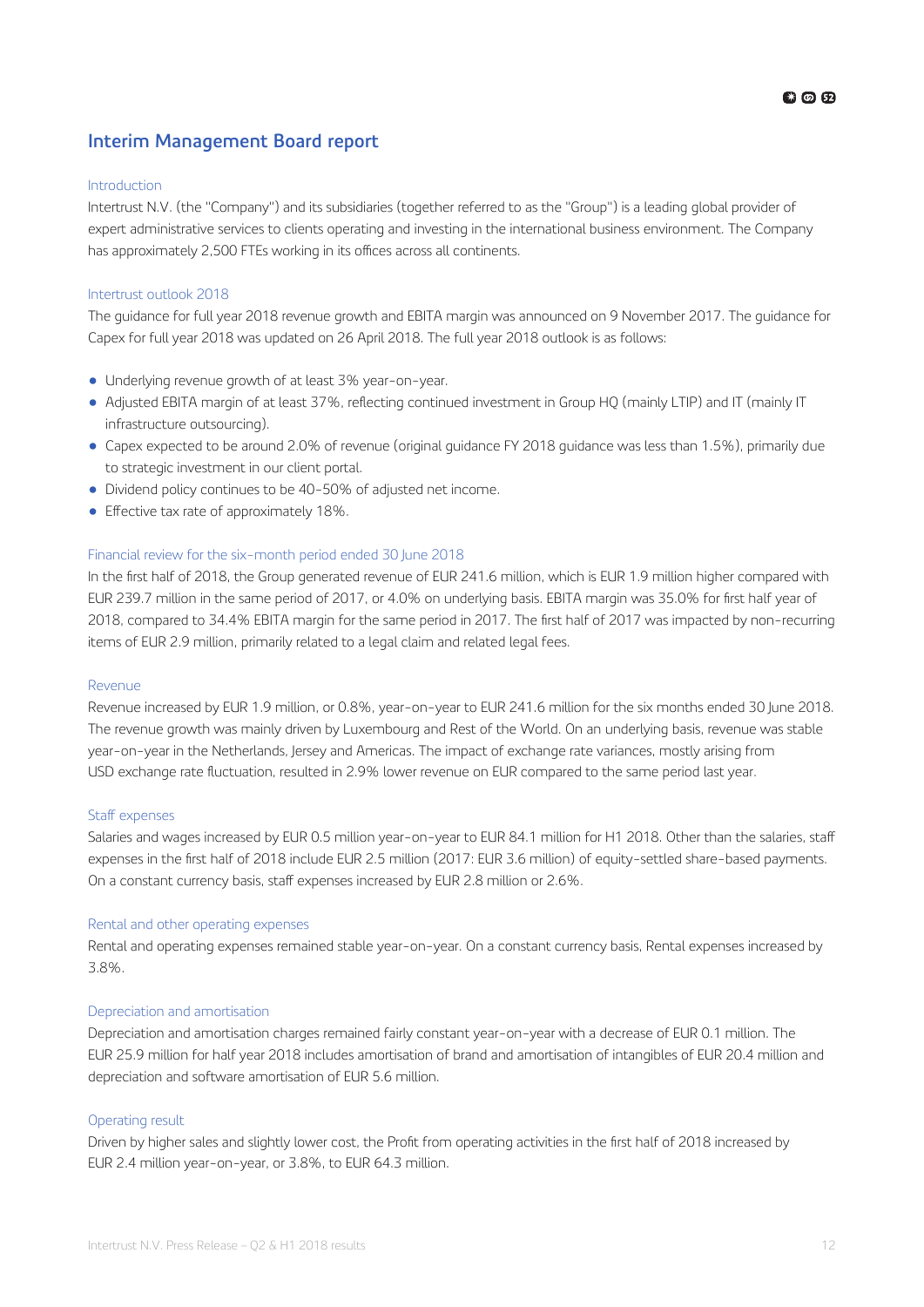### Financial result

The financial result increased by EUR 1.8 million year-on-year or 14.0%, to EUR 14.6 million negative for the first half year 2018 (2017: EUR 12.8 million negative). This increase is mainly due to favourable exchange gains in H1 2017 that did not occur in 2018.

The breakdown of financial result is as follows:

- Bank interest of EUR 11.9 million (2017: EUR 11.4 million);
- Amortisation of financing fees EUR 1.8 million (2017: EUR 2.3 million);
- Net foreign exchange losses of EUR 0.1 million (2017 net foreign exchange gains of EUR 1.2 million);
- Net change in fair value of derivatives of EUR 0.4 million negative (2017: EUR 0.0 million);
- Other costs of EUR 0.3 million (2017: EUR 0.4 million).

### Income taxes

The income tax expense decreased by EUR 0.4 million year-on-year to an Income tax charge of EUR 8.8 million, resulting in an effective tax rate of  $17.6\%$  (2017: 18.7%).

### Cash flow

In the first half of 2018, operating cash flow increased by EUR 10.5 million, or 12.4% compared to the same period of 2017. Main increase relates to higher cash collection from accounts receivable compared to the same period last year. Investing cash flow expenses decreased from EUR 9.7 million in half year 2017 to EUR 6.9 million in half year 2018. Cash flow from financing activities of EUR 65.9 million negative comprises mainly of purchase of treasury shares amounting to EUR 37.0 million, interest and other finance expenses of EUR 12.5 million and final dividend of 2017 paid in June 2018 amounting to EUR 29.4 million, partially offset by proceeds of bank borrowings of EUR 13.1 million.

### Related party transactions

For related party transactions, please refer to [note 15](#page-24-0) of our interim financial report.

### Principal risks and uncertainties of the first half of 2018

In the Annual Report 2017, we described the key business risks and uncertainties which we are aware of, and which could have a material adverse effect on our financial position and results.

We have assessed the risks for the first half year of 2018 and believe that the risk categories and risk factors identified are in line with those presented in the Annual Report 2017. Those are deemed incorporated and repeated in this report by reference. Other risks not known to us, or currently regarded not to be material, could later turn out to have an adverse material impact on our business, objectives, revenues, income, assets, liquidity or capital resources.

### Responsibility statement

With reference to the statement within the meaning of article 5:25d (2c) of the Financial Supervision Act, the Management Board hereby declares that, to the best of their knowledge:

- the interim financial statements prepared in accordance with IAS 34, "Interim Financial Reporting", give a true and fair view of the assets, liabilities, financial position, profit or loss of the company and the undertakings included in the consolidation taken as a whole; and
- the interim Management Board report gives a fair review of the information required pursuant to section 5:25d(8)/(9) of the Financial Supervision Act.

Amsterdam, 1 August 2018

### The Management Board

Stephanie Miller, CEO Henk Pieter van Asselt, COO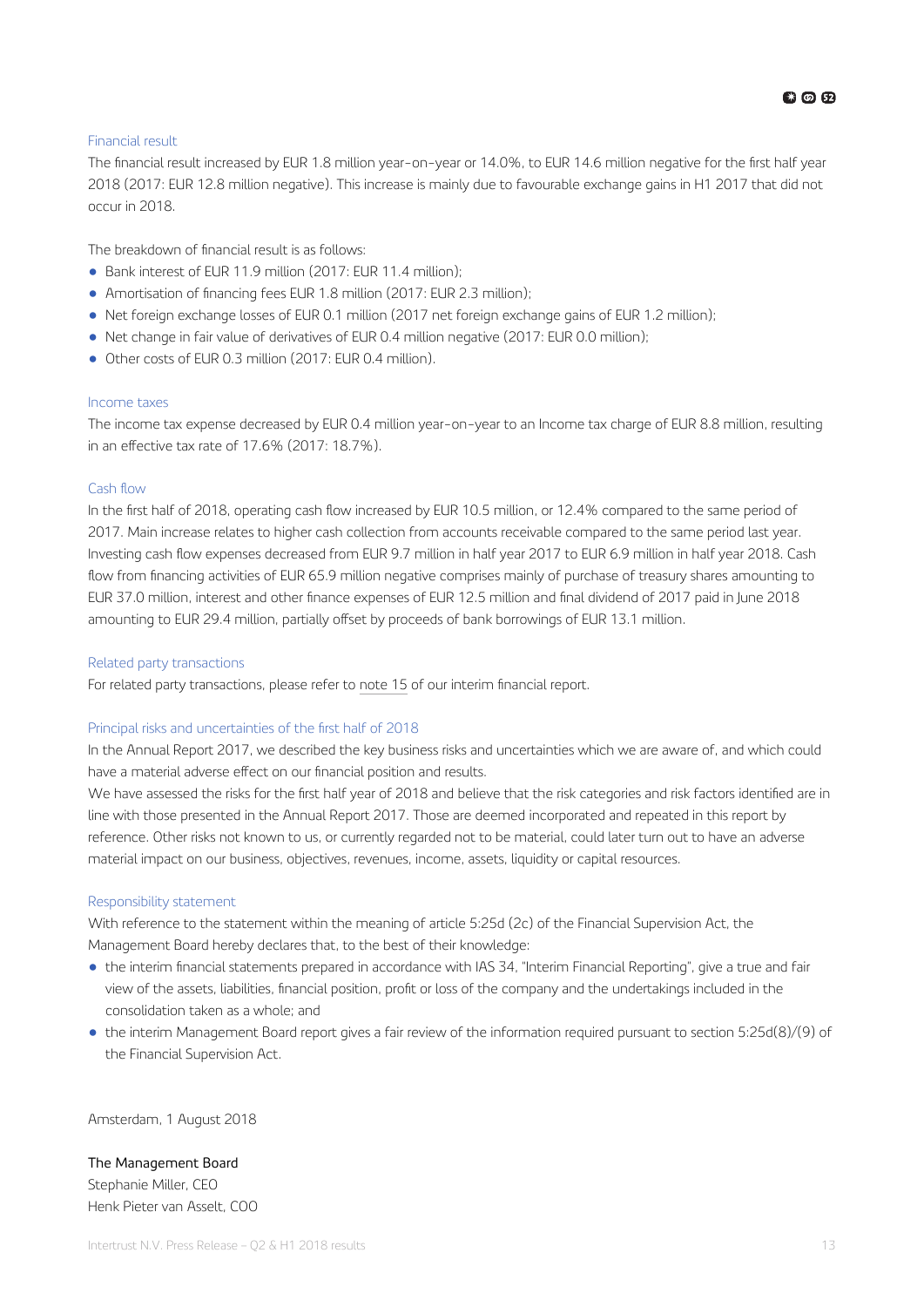### <span id="page-13-0"></span>**Condensed consolidated interim statement of profit or loss**

| (EUR 000)                                                                                                                                                                                                    |                 | Q <sub>2</sub>                                                |                                                           | H1                                                                 |                                                           |  |  |
|--------------------------------------------------------------------------------------------------------------------------------------------------------------------------------------------------------------|-----------------|---------------------------------------------------------------|-----------------------------------------------------------|--------------------------------------------------------------------|-----------------------------------------------------------|--|--|
|                                                                                                                                                                                                              |                 | 2018                                                          | 2017                                                      | 2018                                                               | 2017                                                      |  |  |
| Revenue                                                                                                                                                                                                      | $\overline{5}$  | 121,542                                                       | 118,092                                                   | 241,605                                                            | 239,716                                                   |  |  |
| Staff expenses<br>Rental expenses<br>Other operating expenses<br>Other operating income<br>Depreciation and amortisation of other intangible assets<br>Amortisation of acquisition-related intangible assets | $\underline{6}$ | (54,660)<br>(6,061)<br>(17, 499)<br>11<br>(2,775)<br>(10,217) | (54, 564)<br>(5,960)<br>(17, 013)<br>(2,750)<br>(10, 493) | (108, 584)<br>(12,044)<br>(30, 819)<br>51<br>(5, 557)<br>(20, 364) | (109, 014)<br>(12,029)<br>(30,698)<br>(5,440)<br>(20,621) |  |  |
| Profit/(loss) from operating activities                                                                                                                                                                      |                 | 30,341                                                        | 27,312                                                    | 64,288                                                             | 61,914                                                    |  |  |
| Financial income<br>Financial expense<br>Financial result<br>Share of profit and result of transactions with equity-accounted<br>investees and subsidiaries (net of tax)                                     |                 | 156<br>(7,250)<br>(7,094)<br>32                               | $\overline{\phantom{a}}$<br>(5,086)<br>(5,084)<br>(192)   | 184<br>(14, 786)<br>(14,602)<br>41                                 | 5<br>(12, 823)<br>(12, 818)<br>(195)                      |  |  |
| Profit/(loss) before income tax                                                                                                                                                                              |                 | 23,279                                                        | 22,036                                                    | 49,727                                                             | 48,901                                                    |  |  |
| Income tax                                                                                                                                                                                                   |                 | (4,267)                                                       | (3,069)                                                   | (8,751)                                                            | (9, 138)                                                  |  |  |
| Profit/(loss) after tax                                                                                                                                                                                      |                 | 19,012                                                        | 18,967                                                    | 40,976                                                             | 39,763                                                    |  |  |
| Profit/(loss) for the year after tax attributable to:<br>Owners of the Company<br>Non-controlling interests<br>Profit/(loss)                                                                                 |                 | 19,002<br>10<br>19,012                                        | 18,970<br>(3)<br>18,967                                   | 40,956<br>20<br>40,976                                             | 39,714<br>49<br>39,763                                    |  |  |
| Basic earnings per share (EUR)<br>Diluted earnings per share (EUR)                                                                                                                                           | 7               | 0.22<br>0.21                                                  | 0.21<br>0.20                                              | 0.46<br>0.45                                                       | 0.44<br>0.42                                              |  |  |

Quarterly figures are neither audited, nor reviewed.

### **Condensed consolidated interim statement of comprehensive income**

| (EUR 000)                                                                   |  | 02             |           | H1     |           |  |  |
|-----------------------------------------------------------------------------|--|----------------|-----------|--------|-----------|--|--|
|                                                                             |  | 2018           | 2017      | 2018   | 2017      |  |  |
| Profit/(loss) after tax                                                     |  | 19,012         | 18.967    | 40.976 | 39.763    |  |  |
| Actuarial gains and losses on defined benefit plans                         |  | 174            | 153       | 174    | 153       |  |  |
| Items that will never be reclassified to profit or loss                     |  | 174            | 153       | 174    | 153       |  |  |
| Foreign currency translation differences - foreign operations               |  | 12,232         | (28.248)  | 8.860  | (31, 976) |  |  |
| Movement on cash flow hedges in other comprehensive income                  |  | $\overline{c}$ | 525       | 484    | 1,211     |  |  |
| Income tax on movement on cash flow hedges in other<br>comprehensive income |  |                | (131)     | (120)  | (303)     |  |  |
| Items that are or may be reclassified to profit or loss                     |  | 12,234         | (27, 854) | 9.224  | (31,068)  |  |  |
| Other comprehensive income/(loss) for the year, net of tax                  |  | 12,408         | (27,701)  | 9,398  | (30, 915) |  |  |
| Total comprehensive income/(loss) for the year                              |  | 31,420         | (8,734)   | 50,374 | 8,848     |  |  |
| Total comprehensive income/(loss) for the year attributable to:             |  |                |           |        |           |  |  |
| Owners of the Company                                                       |  | 31.409         | (8.731)   | 50.353 | 8.799     |  |  |
| Non-controlling interests                                                   |  | 11             | (3)       | 21     | 49        |  |  |
| Total comprehensive income/(loss) for the year                              |  | 31,420         | (8.734)   | 50.374 | 8.848     |  |  |

Quarterly figures are neither audited, nor reviewed.

The amounts for the period ended 30 June 2018 have been prepared in accordance with IFRS 9; prior period amounts have not been restated (refer to [Basis of preparation\)](#page-17-0).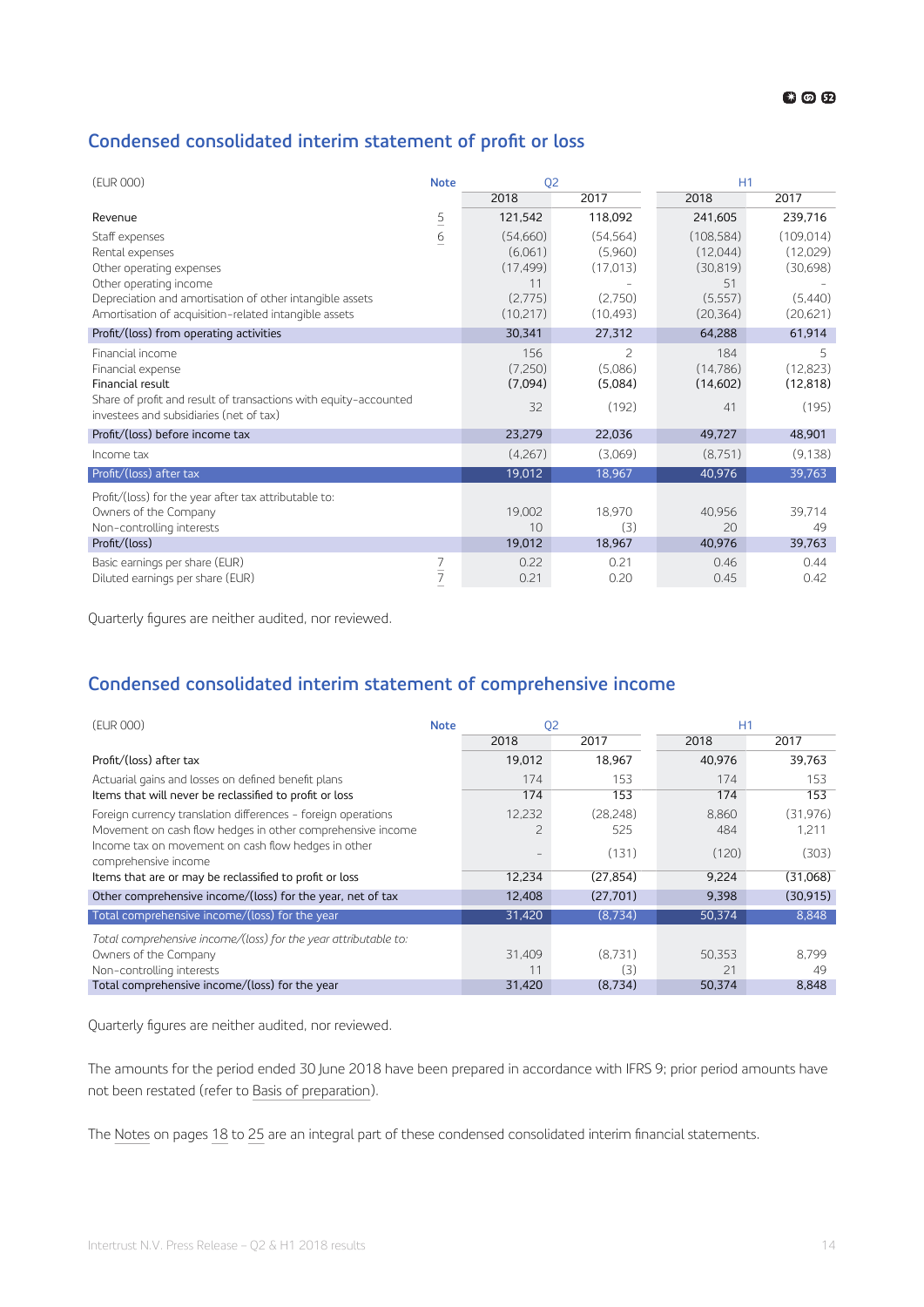### <span id="page-14-0"></span>**Condensed consolidated interim statement of financial position**

| (EUR 000)                                                   | <b>Note</b> | 30.06.2018        | 31.12.2017        |
|-------------------------------------------------------------|-------------|-------------------|-------------------|
| Assets                                                      |             |                   |                   |
| Property, plant and equipment<br>Other intangible assets    |             | 15.131<br>13,661  | 16.470<br>14,849  |
| Acquisition-related intangible assets                       | 8           | 1,464,141         | 1,474,188         |
| Investments in equity-accounted investees                   |             | 187               | 196               |
| Other non current financial assets                          |             | 2,698             | 3,368             |
| Deferred tax assets                                         |             | 2.558             | 1.357             |
| Non-current assets                                          |             | 1,498,376         | 1,510,428         |
| Trade receivables                                           |             | 77,772            | 103,103           |
| Other receivables                                           |             | 17,544            | 18,937            |
| Work in progress                                            |             | 39.632            | 33.078            |
| Current tax assets                                          |             | 475               | 614               |
| Other current financial assets                              |             | 2,315             | 857               |
| Prepayments                                                 |             | 12,246            | 9,058             |
| Cash and cash equivalents                                   |             | 91,604            | 66,620            |
| Current assets                                              |             | 241,588           | 232,267           |
| <b>Total assets</b>                                         |             | 1,739,964         | 1,742,695         |
| Equity                                                      |             |                   |                   |
| Share capital                                               |             | 55,200            | 55,200            |
| Share premium                                               |             | 630,441           | 630,441           |
| Reserves                                                    |             | (82, 238)         | (56, 308)         |
| Retained earnings                                           |             | 87,689            | 75,585            |
| Equity attributable to owners of the Company                |             | 691,092           | 704,918           |
| Non-controlling interests                                   |             | 246               | 225               |
| Total equity                                                | 10          | 691,338           | 705.143           |
| Liabilities                                                 |             |                   |                   |
| Loans and borrowings                                        |             | 774.751           | 770.367           |
| Other non current financial liabilities                     |             | 1.119             | 2,216             |
| Employee benefits liabilities                               |             | 1.600             | 1.963             |
| Deferred income                                             |             | 5.222             | 5.750             |
| Provisions                                                  |             | 260               | 579               |
| Deferred tax liabilities<br>Non-current liabilities         |             | 77,363<br>860,315 | 80.405<br>861,280 |
|                                                             |             |                   |                   |
| Loans and borrowings<br>Other current financial liabilities |             | 14,534<br>1,250   | 375<br>5,000      |
| Deferred income                                             |             | 69,920            | 62.602            |
| Provisions                                                  |             | 2,899             | 497               |
| Current tax liabilities                                     |             | 38,584            | 34.400            |
| Trade payables                                              |             | 4,874             | 6.625             |
| Other payables                                              |             | 56,250            | 66,773            |
| Current liabilities                                         |             | 188,311           | 176,272           |
| <b>Total liabilities</b>                                    |             | 1,048,626         | 1,037,552         |
| Total equity and liabilities                                |             | 1,739,964         | 1,742,695         |
|                                                             |             |                   |                   |

The amounts for the period ended 30 June 2018 have been prepared in accordance with IFRS 9; prior period amounts have not been restated (refer to [Basis of preparation\)](#page-17-0).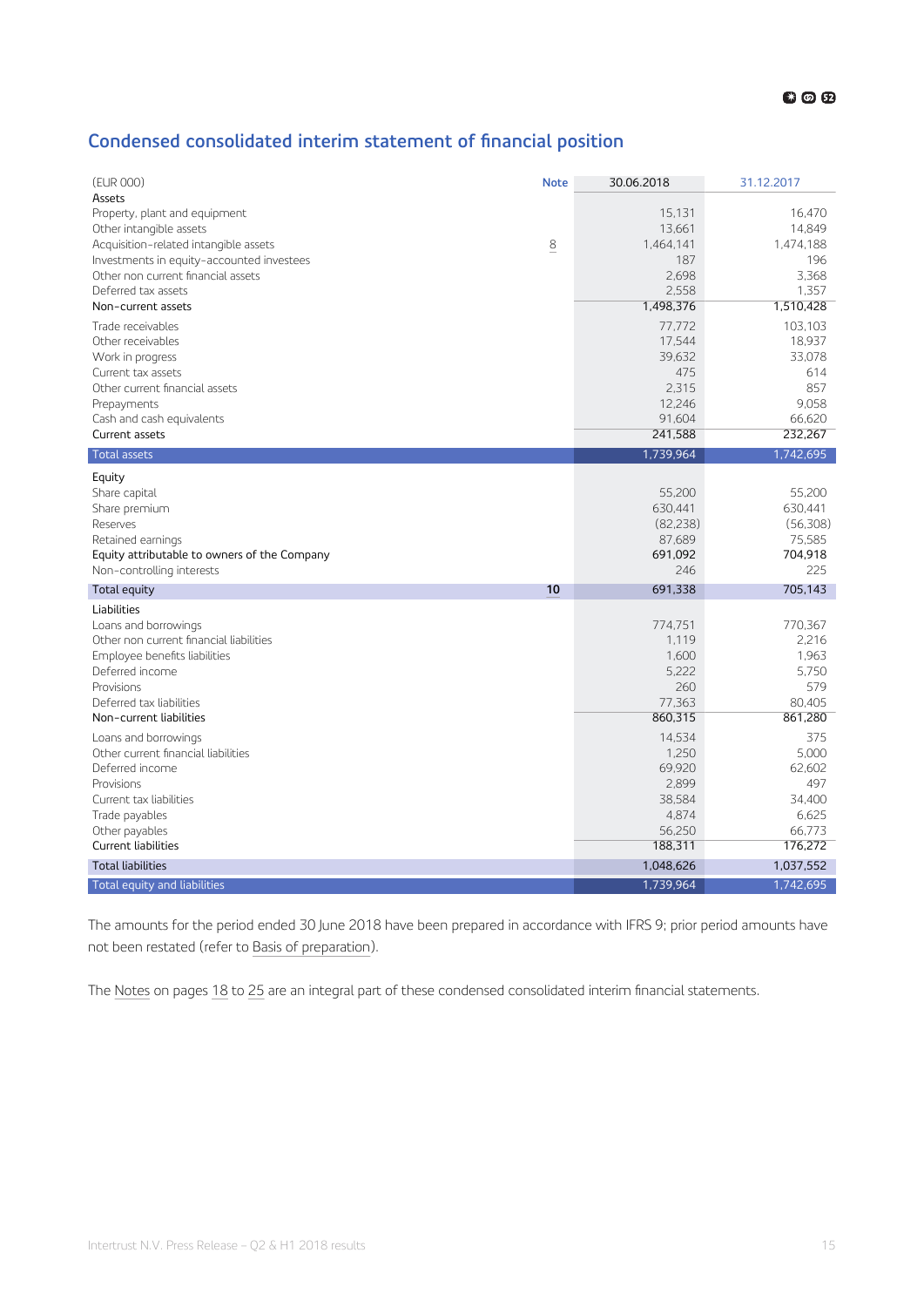### <span id="page-15-0"></span>**Condensed consolidated interim statement of changes in equity**

| (EUR 000)                                                     |                 | For the period ended 30 June 2018 |                       |                                  |                                       |                          |                              |                  |                   |                                    |                   |  |
|---------------------------------------------------------------|-----------------|-----------------------------------|-----------------------|----------------------------------|---------------------------------------|--------------------------|------------------------------|------------------|-------------------|------------------------------------|-------------------|--|
|                                                               |                 |                                   |                       |                                  | Attributable to owners of the Company |                          |                              |                  |                   |                                    |                   |  |
|                                                               | Note            | Share                             |                       | capital premium earnings reserve | Share Retained Translation Hedging    | reserve                  | Treasury<br>share<br>reserve | Other<br>reserve | Total             | $Non-$<br>controlling<br>interests | Total<br>equity   |  |
| Balance at 01 January 2018<br>Profit/(loss)                   |                 |                                   | 55,200 630,441 75,585 | $-40,956$                        | (41, 437)<br>$\overline{\phantom{m}}$ |                          | $(545)$ $(14,326)$           |                  | 704.918<br>40,956 | 225<br>20                          | 705.143<br>40,976 |  |
| Other comprehensive income/(loss)<br>for the year, net of tax |                 |                                   |                       | 174                              | 8.859                                 | 364                      |                              |                  | 9,397             | $\mathbf 1$                        | 9,398             |  |
| Total comprehensive income/(loss)<br>for the year             |                 |                                   |                       | $-41.130$                        | 8,859                                 | 364                      |                              |                  | 50.353            | 21                                 | 50,374            |  |
| Contributions and distributions                               |                 |                                   |                       |                                  |                                       |                          |                              |                  |                   |                                    |                   |  |
| Equity-settled share based payment                            |                 |                                   |                       | 2.435                            |                                       |                          |                              |                  | 2.435             |                                    | 2.435             |  |
| Purchase of treasury shares                                   |                 |                                   |                       |                                  | $\overline{\phantom{m}}$              | $\overline{\phantom{a}}$ | (36,011)                     |                  | (36,011)          | $\overline{\phantom{a}}$           | (36, 011)         |  |
| Treasury shares delivered                                     |                 |                                   |                       | (858)                            |                                       |                          | 858                          |                  |                   |                                    |                   |  |
| Dividend paid                                                 |                 |                                   |                       | $-(29,401)$                      |                                       |                          |                              |                  | (29, 401)         | $\overline{\phantom{a}}$           | (29, 401)         |  |
| Total contributions and<br>distributions                      |                 |                                   |                       | $-(27,824)$                      |                                       | $\overline{\phantom{a}}$ | (35, 153)                    | $-$              | (62, 977)         | $\overline{\phantom{0}}$           | (62, 977)         |  |
| Total transactions with owners of<br>the Company              |                 |                                   |                       | $-(27,824)$                      |                                       |                          | (35, 153)                    |                  | (62, 977)         | Ē,                                 | (62, 977)         |  |
| IFRS 9 opening balance adjustment                             |                 |                                   |                       | (1,202)                          | $\equiv$                              |                          |                              |                  | (1,202)           | $\qquad \qquad -$                  | (1,202)           |  |
| Total opening balance sheet<br>adjustment                     |                 |                                   | $\sim$                | (1,202)                          |                                       |                          |                              | ۰                | (1,202)           | ۳                                  | (1,202)           |  |
| Balance at 30 June 2018                                       | 10 <sup>°</sup> | 55.200                            | 630.441               | 87,689                           | (32, 578)                             |                          | $(181)$ $(49, 479)$          |                  | $-691,092$        | 246                                | 691,338           |  |

### (EUR 000) For the period ended 30 June 2017

|                                                                                                                                                                                           |                 |        |                                  |                                      | Attributable to owners of the Company |                                                      |                              |                                  |                                                                       |                                                                         |                                                    |
|-------------------------------------------------------------------------------------------------------------------------------------------------------------------------------------------|-----------------|--------|----------------------------------|--------------------------------------|---------------------------------------|------------------------------------------------------|------------------------------|----------------------------------|-----------------------------------------------------------------------|-------------------------------------------------------------------------|----------------------------------------------------|
|                                                                                                                                                                                           | Note            | Share  | capital premium earnings reserve |                                      | Share Retained Translation Hedging    | reserve                                              | Treasury<br>share<br>reserve | Other<br>reserve                 | Total                                                                 | Non-<br>controlling<br>interests                                        | Total<br>equity                                    |
| Balance at 01 January 2017<br>Profit/(loss)                                                                                                                                               |                 |        | 55,200 630,441 29,887            | $-39,714$                            | 7,627<br>$\overline{a}$               | (1,324)                                              | (76)                         | 36,118                           | 757,873<br>39.714                                                     | 1,930<br>49                                                             | 759,803<br>39,763                                  |
| Other comprehensive income/(loss)<br>for the year, net of tax                                                                                                                             |                 |        |                                  | 153                                  | (31.976)                              | 908                                                  |                              |                                  | (30, 915)                                                             | $\overline{a}$                                                          | (30, 915)                                          |
| Total comprehensive income/(loss)<br>for the year                                                                                                                                         |                 |        |                                  | $-39,867$                            | (31, 976)                             | 908                                                  |                              |                                  | 8,799                                                                 | 49                                                                      | 8,848                                              |
| Contributions and distributions<br>Equity-settled share based payment<br>Business combination<br>Purchase of treasury shares<br>Dividend paid<br>Total contributions and<br>distributions |                 |        |                                  | 3.577<br>$-(22,535)$<br>$- (18,958)$ |                                       | $\overline{\phantom{a}}$<br>$\overline{\phantom{a}}$ | (33.968)<br>(33,968)         | (56)<br>$\overline{\phantom{a}}$ | 3.577<br>(56)<br>(33.968)<br>$(451)$ $(22,986)$<br>$(507)$ $(53,433)$ | $\overline{a}$<br>$\qquad \qquad -$<br>$\overline{a}$<br>$\overline{a}$ | 3.577<br>(56)<br>(33,968)<br>(22,986)<br>(53, 433) |
| Changes in ownership interests<br>Dividends paid to non-controlling<br>interests<br>Acquisition of subsidiary with non-<br>controlling interest                                           |                 |        |                                  | (1,250)                              |                                       |                                                      |                              |                                  | (1,250)                                                               | (54)<br>(1.750)                                                         | (54)<br>(3,000)                                    |
| Total changes in ownership interest                                                                                                                                                       |                 |        |                                  | (1.250)                              |                                       |                                                      |                              |                                  | (1,250)                                                               | (1,804)                                                                 | (3,054)                                            |
| Total transactions with owners of<br>the Company                                                                                                                                          |                 |        |                                  | $-(20,208)$                          |                                       |                                                      | (33,968)                     |                                  | $(507)$ $(54,683)$                                                    | (1,804)                                                                 | (56, 487)                                          |
| Balance at 30 June 2017                                                                                                                                                                   | 10 <sup>°</sup> | 55.200 | 630.441                          | 49.546                               | (24.349)                              | (416)                                                | (34.044)                     |                                  | 35.611 711.989                                                        | 175                                                                     | 712,164                                            |

The amounts for the period ended 30 June 2018 have been prepared in accordance with IFRS 9; prior period amounts have not been restated (refer to [Basis of preparation\)](#page-17-0).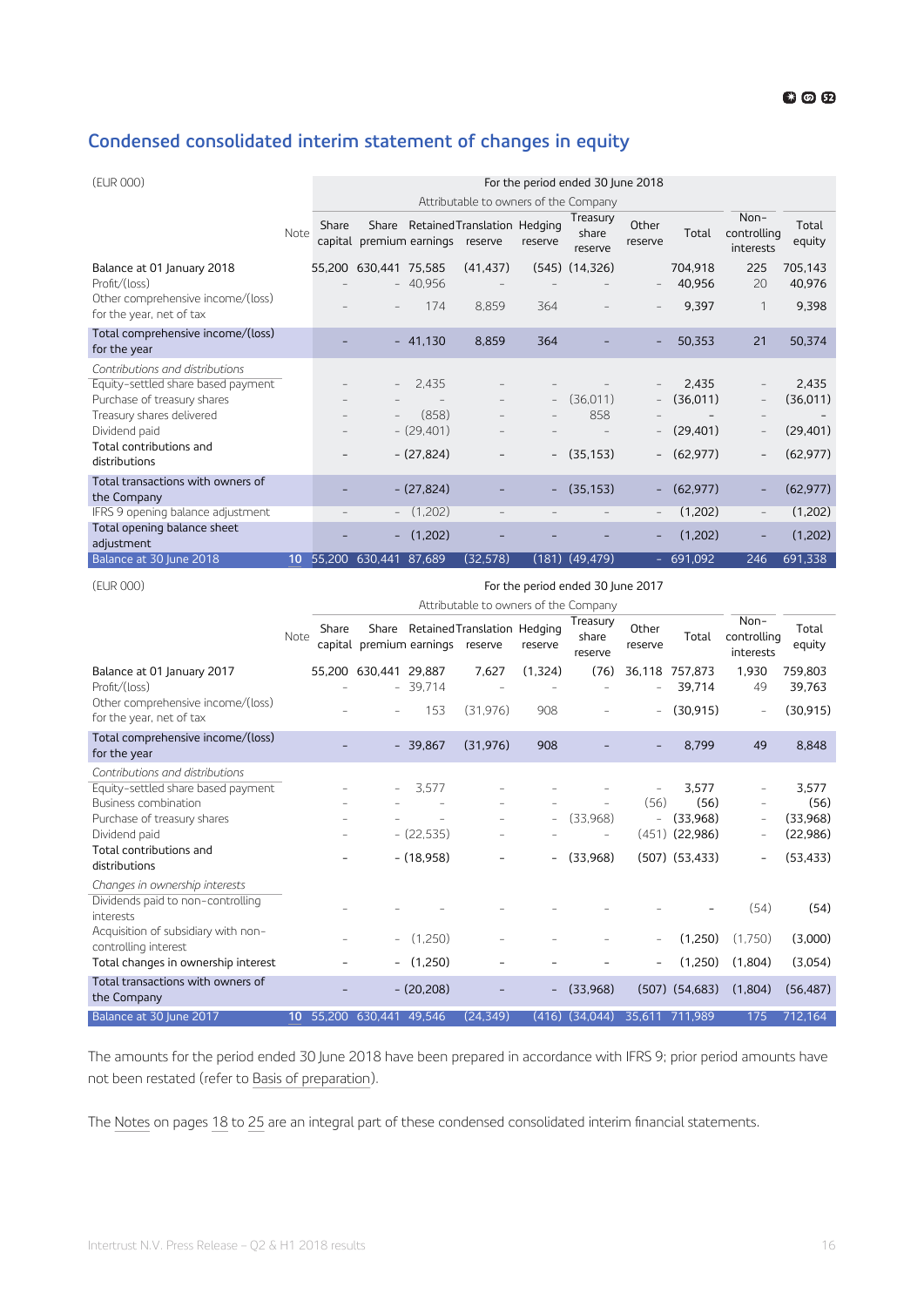### <span id="page-16-0"></span>**Condensed consolidated interim statement of cash flows**

| (EUR 000)                                                                                                   | <b>Note</b> | Q <sub>2</sub>     |                          | H1                 |                    |  |  |
|-------------------------------------------------------------------------------------------------------------|-------------|--------------------|--------------------------|--------------------|--------------------|--|--|
|                                                                                                             |             | 2018               | 2017                     | 2018               | 2017               |  |  |
| Cash flows from operating activities<br>Profit/(loss) for the period                                        |             | 19,012             | 18.967                   | 40.976             | 39.763             |  |  |
| Adjustments for:                                                                                            |             |                    |                          |                    |                    |  |  |
| Income tax expense                                                                                          |             | 4,267              | 3,069                    | 8,751              | 9.138              |  |  |
| Share of profit and result of transactions with equity-accounted<br>investees and subsidiaries (net of tax) |             | (32)               | 192                      | (41)               | 195                |  |  |
| Financial result                                                                                            |             | 7,094              | 5,084                    | 14,602             | 12,818             |  |  |
| Depreciation and amortisation of other intangible assets                                                    |             | 2,775              | 2,750                    | 5,557              | 5,440              |  |  |
| Amortisation of acquisition-related intangible assets                                                       |             | 10,217             | 10,493                   | 20,364             | 20,621             |  |  |
| (Gain)/loss on sale of non-current assets<br>Other non cash items                                           |             | 38<br>1,169        | (2)<br>2.256             | 61<br>2.095        | 8<br>3.385         |  |  |
|                                                                                                             |             | 44,540             | 42,809                   | 92,365             | 91,368             |  |  |
| Changes in:                                                                                                 |             |                    |                          |                    |                    |  |  |
| (Increase)/decrease in trade working capital                                                                |             | (4,686)            | (13,219)                 | 22,654             | 7,981              |  |  |
| (Increase)/decrease in other working capital                                                                |             | (7,280)            | (6, 124)                 | (12, 578)          | (7,763)            |  |  |
| (Decrease)/increase in provisions                                                                           |             | 2,298              | (1,089)                  | 2,080              | (2,398)            |  |  |
| Changes in foreign currency                                                                                 |             | (986)              | 984                      | (437)              | 1.402              |  |  |
|                                                                                                             |             | 33,886             | 23,361                   | 104,084            | 90.590             |  |  |
| Income tax paid                                                                                             |             | (6,336)            | (4.450)                  | (8.794)            | (5.782)            |  |  |
| Net cash from/(used in) operating activities                                                                |             | 27,550             | 18,911                   | 95,290             | 84,808             |  |  |
| Cash flows from investing activities                                                                        |             |                    |                          |                    |                    |  |  |
| Proceeds from sale of property, plant and equipment                                                         |             | 9                  |                          | 11                 | 9                  |  |  |
| Purchase of property, plant & equipment                                                                     |             | (827)              | (1,021)                  | (1,347)            | (1,958)            |  |  |
| Purchase of intangible assets                                                                               |             | (1,062)<br>(5,000) | (331)<br>(1,952)         | (1,534)<br>(5,000) | (1,211)<br>(7,508) |  |  |
| Acquisitions, net of cash acquired<br>(Increase)/decrease in other financial assets                         |             | (61)               | 240                      | 673                | 866                |  |  |
| Dividends received                                                                                          |             |                    | 53                       | 75                 | 53                 |  |  |
| Interest received                                                                                           |             | 156                | $\overline{\phantom{0}}$ | 184                | 5                  |  |  |
| Net cash from/(used in) investing activities                                                                |             | (6,785)            | (3,009)                  | (6,938)            | (9,744)            |  |  |
| Cash flows from financing activities                                                                        |             |                    |                          |                    |                    |  |  |
| Proceeds from bank borrowings                                                                               |             | 13.151             | 3,532                    | 13.102             | 3,532              |  |  |
| Acquisition of treasury shares                                                                              |             | (16,048)           | (32, 278)                | (37,040)           | (33,968)           |  |  |
| Payment of financing costs                                                                                  |             | (25)               | (25)                     | (50)               | (50)               |  |  |
| Repayment of loans and borrowings banks                                                                     |             | $\overline{a}$     |                          | $\overline{a}$     | (18,000)           |  |  |
| Interest and other finance expenses paid                                                                    |             | (6,589)            | (5,808)                  | (12, 492)          | (11,696)           |  |  |
| Dividends paid                                                                                              |             | (29.401)           | (19,962)                 | (29, 401)          | (19,962)           |  |  |
| Dividends paid to non-controlling interest                                                                  |             |                    |                          |                    | (54)               |  |  |
| Net cash from/(used in) financing activities                                                                |             | (38, 912)          | (54, 541)                | (65, 881)          | (80, 198)          |  |  |
| Net increase/(decrease) in cash                                                                             |             | (18, 147)          | (38, 639)                | 22,471             | (5, 134)           |  |  |
| Cash attributable to the Company at the begining of the period                                              |             | 96,421             | 84,684                   | 56,157             | 51,733             |  |  |
| Effect of exchange rate fluctuations on cash attributable to the<br>Company                                 |             | 1,700              | (1,439)                  | 1,346              | (1,993)            |  |  |
| Cash attributable to the Company at the end of the period                                                   |             | 79,974             | 44,606                   | 79,974             | 44,606             |  |  |
| Cash held on behalf of clients at the end of the period                                                     |             | 11,630             | 6,639                    | 11,630             | 6,639              |  |  |
| Cash and cash equivalents at the end of the period                                                          |             | 91,604             | 51,245                   | 91,604             | 51,245             |  |  |

(\*) Trade Working capital is defined by the net (increase)/decrease in Trade receivables, Work in progress, Trade payables and Deferred income

(\*\*) Other Working capital is defined by the net (increase)/decrease in Other receivables, Prepayments and Other payables (excl. liabilities for cash held on behalf of clients)

Quarterly figures are neither audited, nor reviewed.

The amounts for the period ended 30 June 2018 have been prepared in accordance with IFRS 9; prior period amounts have not been restated (refer to [Basis of preparation\)](#page-17-0).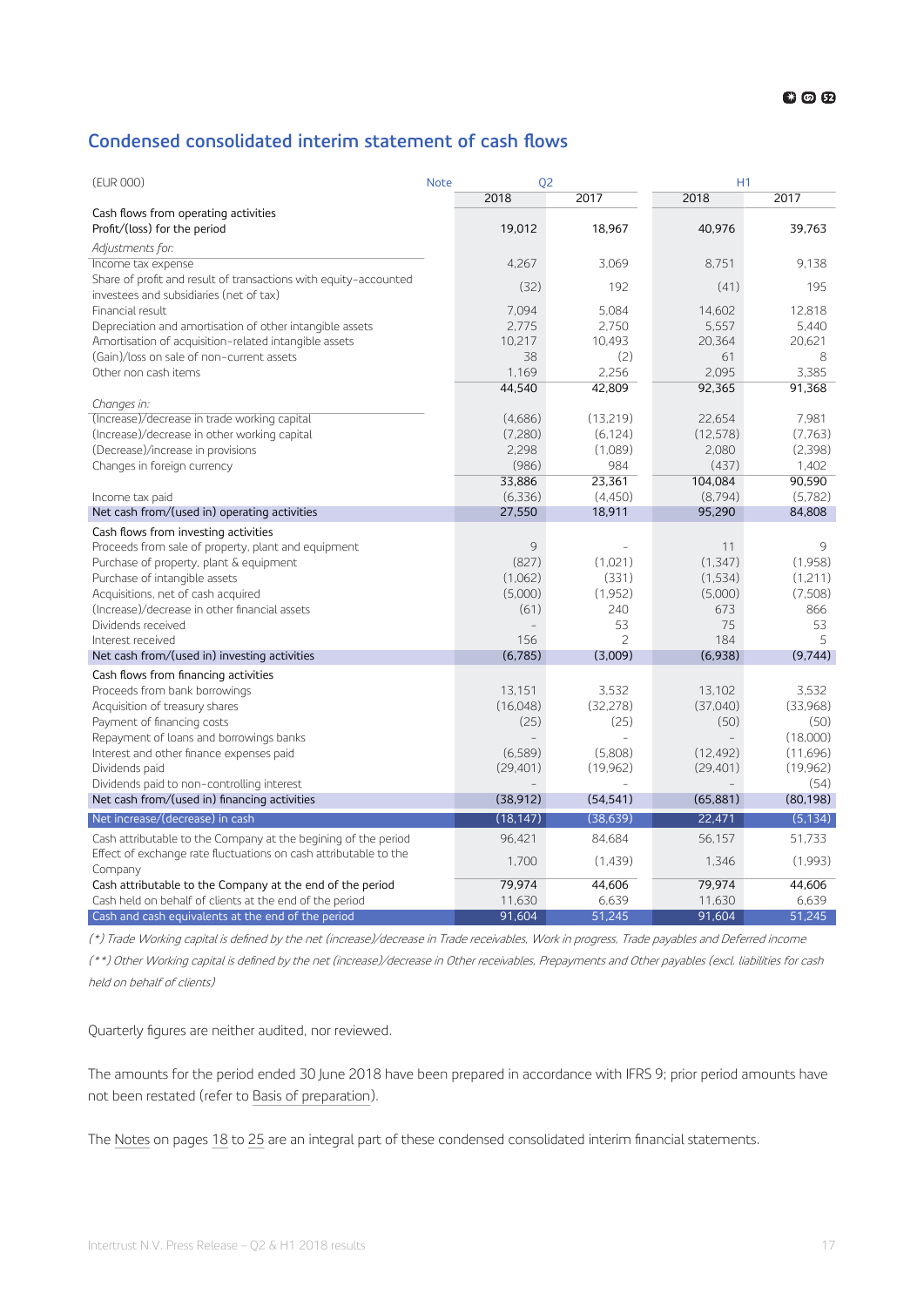### <span id="page-17-0"></span>**Notes to the condensed consolidated interim financial statements**

### 1. Reporting entity

Intertrust N.V. (the "Company") is a company domiciled in The Netherlands and was incorporated on 8 September 2014. The address of the Company's registered office is Prins Bernhardplein 200, Amsterdam, The Netherlands.

The condensed consolidated interim financial statements are unaudited, Quarterly figures are not audited, nor reviewed.

The condensed consolidated interim financial statements of the Company for the period from 1 January 2018 to 30 June 2018 comprise the Company and its subsidiaries (together referred as the "Group" and individually as "Group entities") and the Group's interest in associates.

The Group provides Corporate, Fund, Private Wealth and Capital Markets Services. At 30 June 2018, the Group had operations in 39 countries (30 June 2017: 30) and employed 2,485 FTEs (full-time equivalent employees) (30 June 2017: 2,452 FTEs).

### 2. Basis of preparation

These condensed consolidated interim financial statements for the six months ended 30 June 2018 have been prepared in accordance with IAS 34 Interim Financial Reporting. They do not include all the information required for a complete set of IFRS financial statements. Accordingly, the condensed consolidated interim financial statements should be read in conjunction with the annual financial statements for the year ended 31 December 2017, which have been prepared in accordance with International Financial Reporting Standards (IFRS) as adopted by the European Union. Selected explanatory notes are included to explain events and transactions that are significant to an understanding of the changes in the Group's financial position and performance since the last annual consolidated financial statements as at and for the year ended 31 December 2017 (part of the "Annual Report 2017"). The presentation currency of the group is the euro ( $\epsilon$ ).

These condensed consolidated interim financial statements were authorised for issue by the Management Board on 1 August 2018.

### 3. Significant accounting policies and standards

The accounting policies applied in these condensed consolidated interim financial statements are the same as those applied in the Group's consolidated financial statements as at and for the year ended 31 December 2017 except for the adopted new standards.

To the extent relevant, all IFRS standards and interpretations including amendments that were in issue and effective from 1 January 2018, have been adopted by the group from 1 January 2018.

These standards and interpretations had no material impact for the group.

### New standards and interpretations issued but not yet adopted

All IFRS standards and interpretations that were in issue but not yet effective for reporting periods beginning on 1 January 2017 have not yet been adopted and disclosed in the Group's consolidated financial statements as at and for the year ended 31 December 2017. No significant changes to the disclosures are recognised at this stage.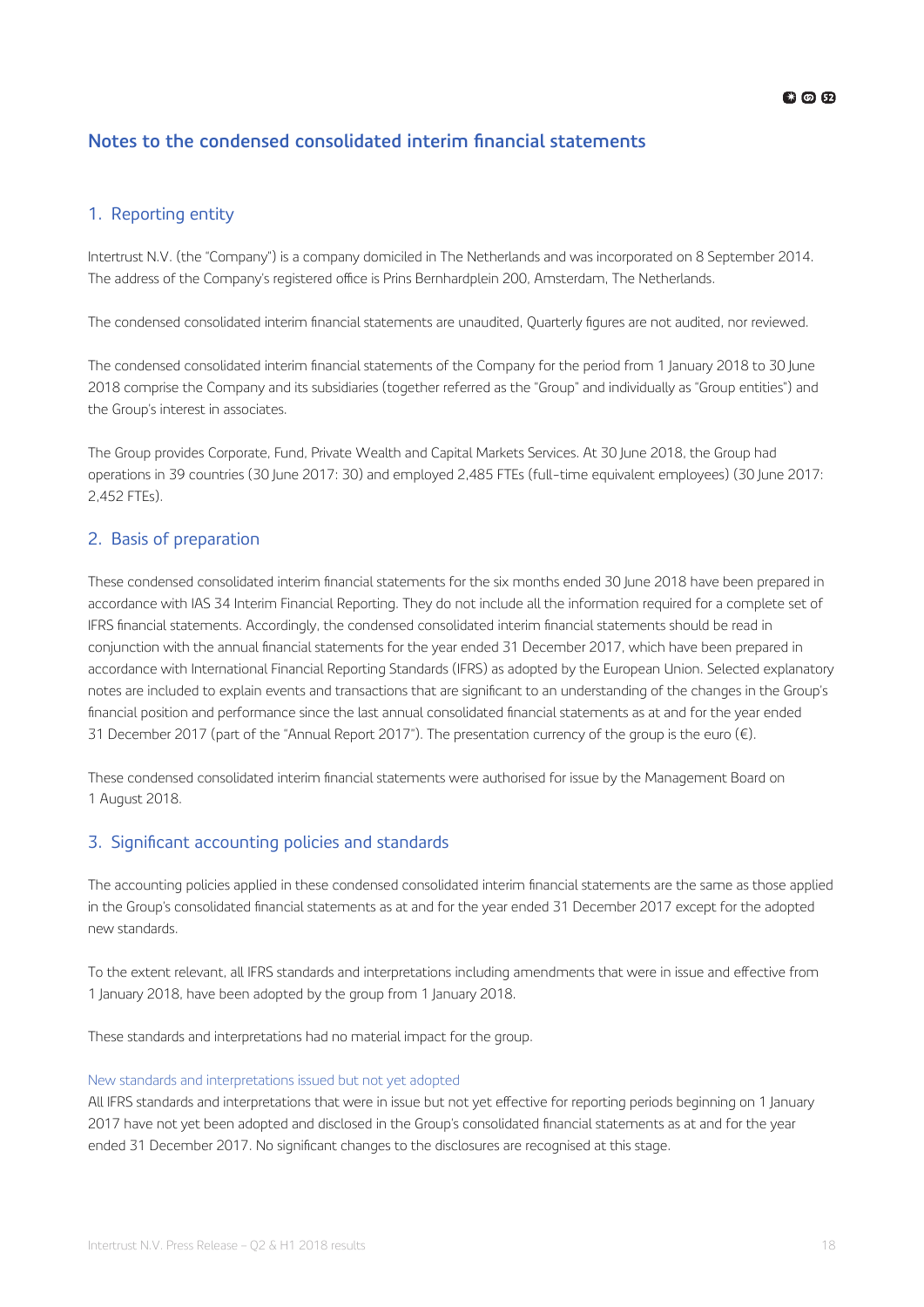<span id="page-18-0"></span>The Group has applied the classification, measurement and impairment requirements of IFRS 9 retrospectively as of 1 January 2018 by adjusting the opening balance sheet and opening equity at 1 January 2018 by EUR 1.2 million which is not material for the Group. We decided not to restate comparative periods as permitted by IFRS 9 and decided to continue all of the Group's hedge relationships under IFRS 9 as of 1 January 2018.

As disclosed in our 2017 Annual Report IFRS 15, effective from 1 January 2018, do not have a material impact on the consolidated financial statements.

IFRS 16 'Leases', published in January 2016, introduces a new definition of a lease and eliminates the current dual accounting model for lessees, bringing most leases on-balance in the financial statements of the lessee. It replaces existing guidance on leases, including IAS 17. The Group expects to implement IFRS 16 per 1 January 2019. The Group has a significant number of operating lease contracts, mainly for real estate, and therefore significant changes are expected upon transition to IFRS 16. A more detailed impact assessment will be made later this year.

### 4. Use of estimates and judgements

The preparation of these interim financial statements requires management to make certain assumptions, estimates and judgements that affect the reported amounts of assets, liabilities and disclosure of contingent assets and liabilities as of the date of the interim financial statements and the reported amounts of revenues and expenses during the reporting period. Actual results may differ from those estimates.

The estimates and underlying assumptions are reviewed on an ongoing basis. Revisions to accounting estimates are recognised in the period in which the estimate is revised if the revision affects only that period or in the period of revision and the future periods if the revision affects both current and future periods. For areas involving a higher degree of judgement or areas where assumptions and estimates are significant to the (interim) financial statements, reference is made to Note 2.4 of the Group's consolidated financial statements as at and for the year ended 31 December 2017.

### 5. Operating segments

### **5.1. Basis for segmentation**

The Management Board is the Chief Operating Decision Maker of the Group (CODM). The responsibility of the Management Board is to assess performance and to make resource allocation decisions across the Group.

The analysis of the business is organised on and managed from a geographical perspective. From 1 January 2018, revenue breakdown reflects Intertrust's new reporting structure, whereby Cayman Islands is included within the new Americas segment, together with Bahamas, Brazil, BVI, Curacao and USA, previously part of Rest of the World.

The reconciliation table below shows the restated 2017 segmentation:

|                   |                        | Q <sub>2</sub> |         |           | H1                       |                        |         |           |  |
|-------------------|------------------------|----------------|---------|-----------|--------------------------|------------------------|---------|-----------|--|
|                   | 2017 presented in 2018 |                | 2017    |           |                          | 2017 presented in 2018 |         | 2017      |  |
| (EUR 000)         | Revenue                | % Revenue      | Revenue | % Revenue | Revenue                  | % Revenue              | Revenue | % Revenue |  |
| Netherlands       | 27.579                 | 23%            | 27.579  | 23%       | 56.644                   | 24%                    | 56.644  | 24%       |  |
| Luxembourg        | 23.521                 | 20%            | 23.521  | 20%       | 47.616                   | 20%                    | 47.616  | 20%       |  |
| Americas          | 21,512                 | 18%            | -       | 0%        | 44.279                   | 18%                    |         | 0%        |  |
| Cayman            | $\qquad \qquad -$      | 0%             | 16.621  | 14%       | $\overline{\phantom{a}}$ | 0%                     | 34.143  | 14%       |  |
| Jersey            | 15.071                 | 13%            | 15.071  | 13%       | 29.687                   | 12%                    | 29.687  | 12%       |  |
| Rest of the World | 30.409                 | 26%            | 35.300  | 30%       | 61.490                   | 26%                    | 71.626  | 30%       |  |
| Segment Revenue   | 118.092                | 100%           | 118.092 | 100%      | 239.716                  | 100%                   | 239.716 | 100%      |  |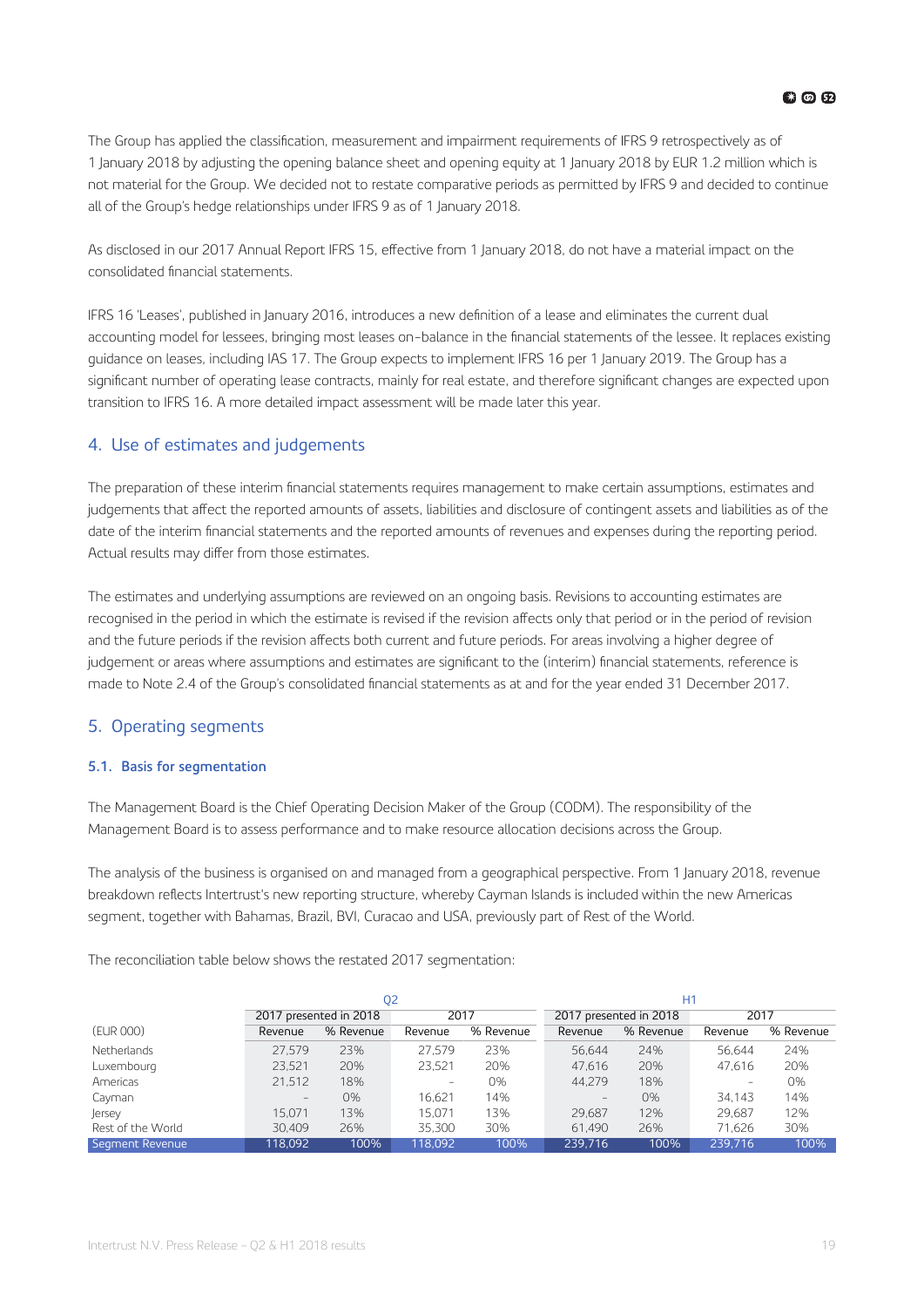### **63 @ 62**

|                           |                        | Q <sub>2</sub> |                          |              | H1                     |            |              |            |  |
|---------------------------|------------------------|----------------|--------------------------|--------------|------------------------|------------|--------------|------------|--|
|                           | 2017 presented in 2018 |                | 2017                     |              | 2017 presented in 2018 |            | 2017         |            |  |
|                           | Adjusted               | % Adjusted     | Adjusted                 | % Adjusted   | Adjusted               | % Adjusted | Adjusted     | % Adjusted |  |
| (EUR 000)                 | <b>EBITA</b>           | <b>EBITA</b>   | EBITA                    | <b>EBITA</b> | <b>EBITA</b>           | EBITA      | <b>EBITA</b> | EBITA      |  |
| Netherlands               | 16.797                 | 40%            | 16.797                   | 40%          | 35.238                 | 40%        | 35.238       | 40%        |  |
| Luxembourg                | 11.920                 | 29%            | 11.920                   | 29%          | 25,395                 | 29%        | 25,395       | 29%        |  |
| Americas                  | 10.426                 | 25%            | $\overline{\phantom{0}}$ | 0%           | 21.751                 | 25%        |              | 0%         |  |
| Cayman                    | $\qquad \qquad -$      | 0%             | 9.412                    | 23%          | $\qquad \qquad -$      | 0%         | 19.266       | 22%        |  |
| Jersey                    | 7.881                  | 19%            | 7.881                    | 19%          | 14.926                 | 17%        | 14.926       | 17%        |  |
| Rest of the World         | 9.580                  | 23%            | 11.442                   | 27%          | 20.728                 | 24%        | 24.923       | 28%        |  |
| Group HQ and IT costs (*) | (14, 925)              | $-36%$         | (15, 773)                | $-38%$       | (30.197)               | $-34%$     | (31.907)     | -36%       |  |
| Segment Adjusted EBITA    | 41.679                 | 100%           | 41.679                   | 100%         | 87.841                 | 100%       | 87.841       | 100%       |  |

(\*) Group HQ and IT costs are not allocated by operating segment

Quarterly figures are neither audited, nor reviewed.

All operating segments are regarded as reportable segments due to their size/importance for the overall understanding of the geographical business.

They are reported in a manner consistent with the internal reporting provided to and used by the Management Board.

The Management Board evaluates the performance of its segments based on Revenue and Adjusted EBITA ("segment Revenue" and "segment Adjusted EBITA"). Management considers that such information is the most relevant in evaluating the results of the respective segments. For the reconciliation, please see [Reconciliation of performance measures to](#page-8-0) [reported results.](#page-8-0)

The individual Adjusted EBITA by operating segment excludes the allocation of Group HQ and IT costs, which is then deducted from the total.

Profit/(loss) before income tax is not used to measure the performance of the individual segments as items like amortisation of intangibles (except for software) and net finance costs are not allocated to individual segments. So the reconciliation to Profit/(loss) before income tax according to IFRS is done on Group level.

Consistent with the aforementioned reasoning, segment assets/liabilities are not reviewed regularly on a segment basis by management and are therefore not included in the IFRS segment reporting.

### **5.2. Information about reportable segments**

|                   |         | Q <sub>2</sub> |         |           |         | H1        |         |           |
|-------------------|---------|----------------|---------|-----------|---------|-----------|---------|-----------|
|                   | 2018    |                | 2017    |           |         | 2018      | 2017    |           |
| (EUR 000)         | Revenue | % Revenue      | Revenue | % Revenue | Revenue | % Revenue | Revenue | % Revenue |
| Netherlands       | 27.758  | 23%            | 27.579  | 23%       | 56,662  | 23%       | 56.644  | 24%       |
| Luxembourg        | 26.774  | 22%            | 23.521  | 20%       | 53,052  | 22%       | 47.616  | 20%       |
| Americas          | 20.567  | 17%            | 21.512  | 18%       | 39.592  | 16%       | 44.279  | 18%       |
| Jersey            | 14.377  | 12%            | 15.071  | 13%       | 29.147  | 12%       | 29.687  | 12%       |
| Rest of the World | 32.066  | 26%            | 30.409  | 26%       | 63.152  | 26%       | 61.490  | 26%       |
| Segment Revenue   | 121.542 | 100%           | 118.092 | 100%      | 241,605 | 100%      | 239.716 | 100%      |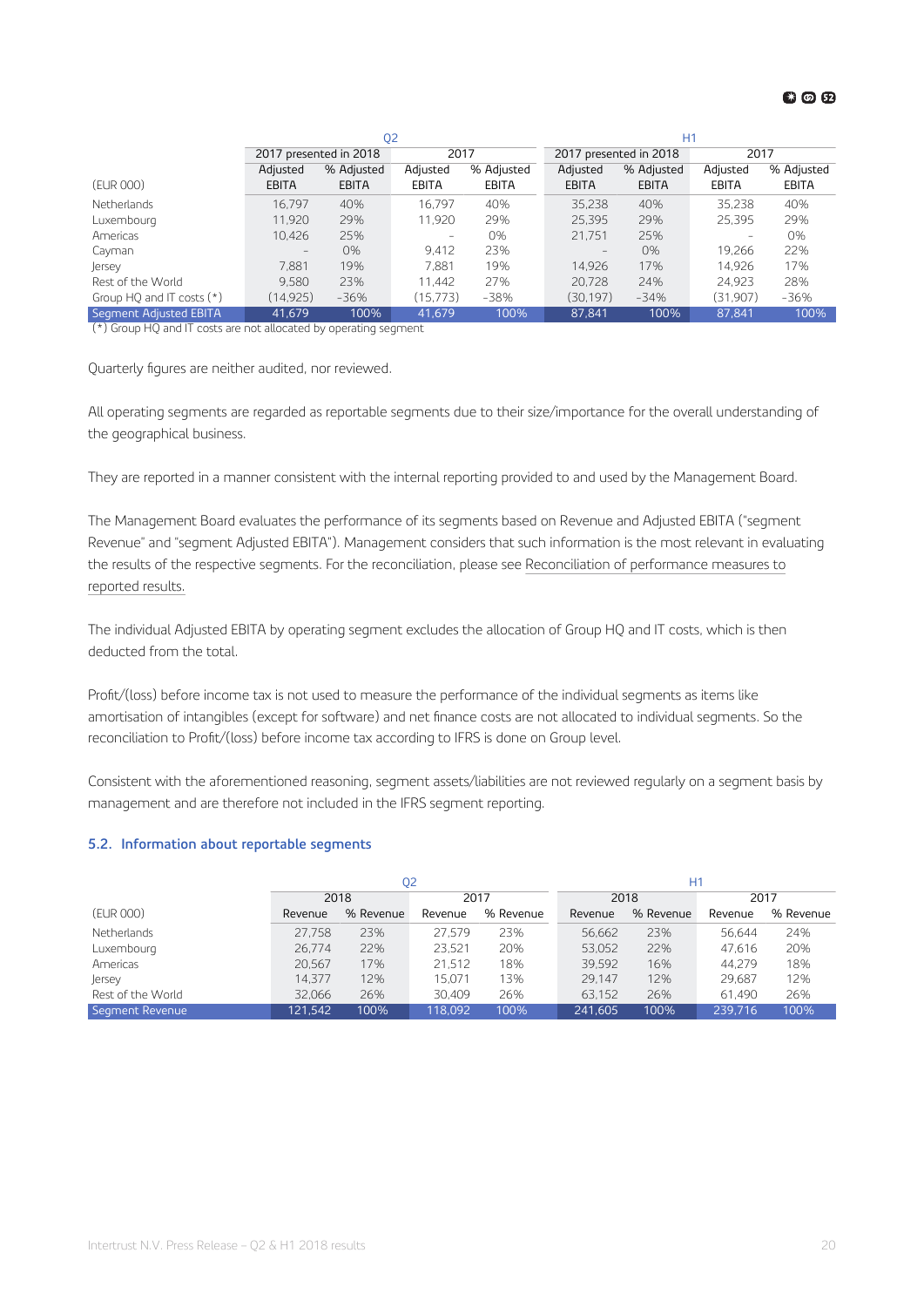<span id="page-20-0"></span>

|                             | Q <sub>2</sub> |              |              |              | H1           |              |              |            |
|-----------------------------|----------------|--------------|--------------|--------------|--------------|--------------|--------------|------------|
|                             | 2018           |              | 2017         |              | 2018         |              | 2017         |            |
|                             | Adjusted       | % Adjusted   | Adjusted     | % Adjusted   | Adjusted     | % Adjusted   | Adjusted     | % Adjusted |
| (EUR 000)                   | <b>EBITA</b>   | <b>EBITA</b> | <b>EBITA</b> | <b>EBITA</b> | <b>EBITA</b> | <b>EBITA</b> | <b>EBITA</b> | EBITA      |
| Netherlands                 | 16.454         | 37%          | 16.797       | 40%          | 33.742       | 38%          | 35.238       | 40%        |
| Luxembourg                  | 15.262         | 34%          | 11.920       | 29%          | 30,271       | 34%          | 25,395       | 29%        |
| Americas                    | 11.156         | 25%          | 10.426       | 25%          | 21,360       | 24%          | 21.751       | 25%        |
| Jersey                      | 6.934          | 16%          | 7.881        | 19%          | 14.491       | 16%          | 14.926       | 17%        |
| Rest of the World           | 12.001         | 27%          | 9.580        | 23%          | 23.745       | 26%          | 20.728       | 24%        |
| Group HQ and IT costs $(*)$ | (17.117)       | $-38%$       | (14.925)     | $-36%$       | (33,654)     | $-37%$       | (30.197)     | $-34%$     |
| Segment Adjusted EBITA      | 44.690         | 100%         | 41.679       | 100%         | 89.955       | 100%         | 87.841       | 100%       |

(\*) Group HQ and IT costs are not allocated by operating segment

Quarterly figures are neither audited, nor reviewed.

For the three months ended 30 June 2018 and for the six months ended 30 June 2018, the presentation of the figures has been aligned accordingly to the operating segments defined as of 1 January 2018.

### **5.3. Seasonality**

The business of the Group does not present pronounced cyclical patterns or seasonal evolutions in the condensed consolidated interim statement of comprehensive income, however working capital follows a seasonal pattern with a peak level at the end of the third quarter and a low level at the end of the first quarter, primarily resulting from the annual billing run in Cayman in Q4 each year and in the Netherlands and Luxembourg in January of each year.

### 6. Staff expenses

| (EUR 000)                                    | 02       |           | H1        |            |  |
|----------------------------------------------|----------|-----------|-----------|------------|--|
|                                              | 2018     | 2017      | 2018      | 2017       |  |
| Salaries and wages                           | (42.834) | (40.804)  | (84.140)  | (83,603)   |  |
| Social security contributions                | (4, 170) | (4.011)   | (8, 565)  | (7.994)    |  |
| Pensions and benefits                        | (1,965)  | (2.230)   | (4.130)   | (4,334)    |  |
| Share-based payment upon IPO                 | (341)    | (629)     | (502)     | (1.109)    |  |
| Share-based payment upon integration         | 16       | (428)     | (82)      | (832)      |  |
| Share-based payment long term incentive plan | (1,053)  | (1.144)   | (1,898)   | (1.697)    |  |
| Other personnel expenses                     | (4,313)  | (5,318)   | (9.267)   | (9.445)    |  |
| Staff expenses                               | (54,660) | (54, 564) | (108.584) | (109, 014) |  |

Quarterly figures are neither audited, nor reviewed.

The number of FTEs (full time equivalent employees) at period ended 30 June 2018 amounted to 2,485 (period ended 30 June 2017: 2,452). Average number of employees amounted to 2,476 in the first half of 2018 (2017 same period: 2,418).

A headcount alignment programme was launched in Q2 2018. The total costs associated with this programme amount to approximately EUR 6 million of which EUR 2.5 million are included in Q2 2018 as one-off integration and transformation costs in other operating expenses.

### Share-based payment arrangements

For the six months ended 30 June 2018, specific items for share based payments upon IPO are included of EUR 502 thousand (for the six months ended 30 June 2017: EUR 1,109 thousand) and upon integration of EUR 82 thousand (for the six months ended 30 June 2017: EUR 832 thousand), related to the awards made under the equity-settled share-based payment arrangements implemented following the listing of the Company's shares on Euronext Amsterdam in 2015, following Elian acquisition in 2016 and Azcona acquisition in 2017.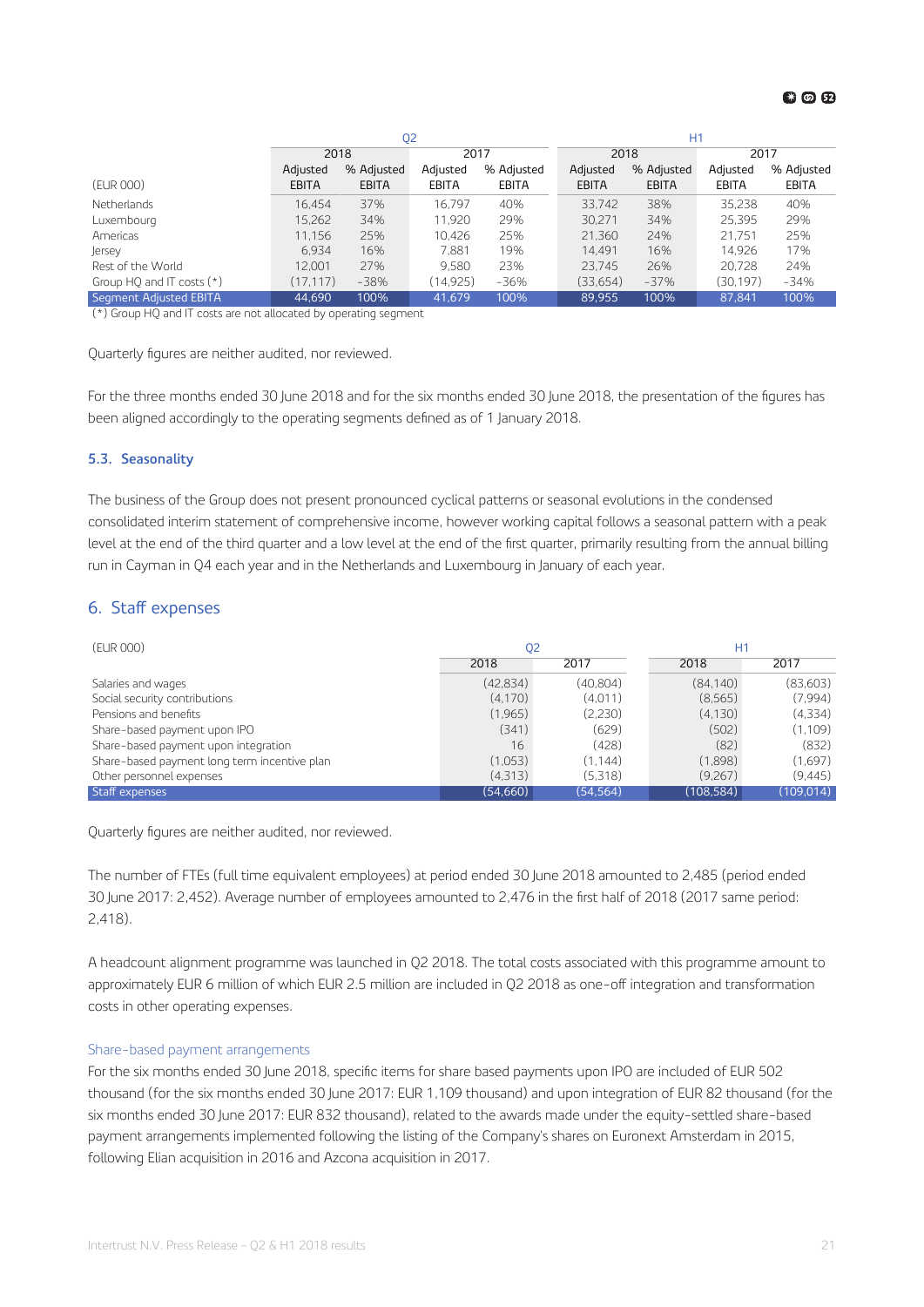<span id="page-21-0"></span>In April 2018, the group granted 403,774 stock options under the share-based payment long term incentive plan ("LTIP") of which 76,324 stock options were granted to the management board. The purpose of the share-based compensation is to attract and retain management and employees and align the interests of management and eligible employees with those of shareholders, by providing additional incentives to improve the group's performance on a long-term basis.

For further information on our share-based compensation, reference is made to note 8 in our Annual Report 2017.

### 7. Earnings per share

| Earnings per share                | 2018 | 2017 | 2018 | 2017 |
|-----------------------------------|------|------|------|------|
| Basic earnings per share (euro)   | 0.22 |      | 0.46 | 0.44 |
| Diluted earnings per share (euro) | 0.21 | 0.20 | 0.45 | 0.42 |

Quarterly figures are neither audited, nor reviewed.

### **7.1. Basic earnings per share**

The calculation of basic earnings per share has been based on the following profit attributable to ordinary shareholders of EUR 40,956 thousand for the six months ended 30 June 2018 (for the six months ended 30 June 2017: EUR 39,714 thousand) and weighted-average number of ordinary shares of 89,779,964 for the six months ended 30 June 2018 (for the six months ended 30 June 2017: 91,280,560).

### **7.2. Diluted earnings per share**

The calculation of diluted earnings per share has been based on the following profit attributable to ordinary shareholders and weighted-average number of ordinary shares outstanding after adjustment for the effects of all dilutive potential ordinary shares of 1,295,046 for the six months ended 30 June 2018 (for the six months ended 30 June 2017: 3,115,119).

### **7.3. Adjusted net income per share**

The Group calculates the Adjusted net income for the six months ended 30 June 2018 to be EUR 66,7 million (for the six months ended 30 June 2017: EUR 64.5 million). Adjusted net income is defined as Adjusted EBITA, less net interest costs of EUR 14,5 million (for the six months ended 30 June 2017: EUR 14.1 million) and less tax costs of EUR 8,8 million (for the six months ended 30 June 2017: EUR 9.1 million).

Based on this Adjusted net income and taking the weighted-average number of basic shares for the six months ended 30 June 2018 of 89,779,964 (for the six months ended 30 June 2017: 91,280,560), the adjusted net income per share is EUR 0.74 (for the six months ended 30 June 2017: EUR 0.71).

### 8. Acquisition-related intangible assets

During the six months ended 30 June 2018, there was no new acquisition-related intangible assets generated. (During the six-months ended 30 June 2017 additional acquisition-related intangible assets were generated in the acquisition of Azcona and SFM Spain. [\(Note 9](#page-22-0)).

The amortisation of acquisition-related intangible assets for the six months ended 30 June 2018 is EUR 20,364 thousand (for the six months ended 30 June 2017: EUR 20,621 thousand).

The goodwill per CGU is tested annually for impairment. As at 30 June 2018, there were no impairment indicators and no impairment testing was required for the period. The intangible assets other than goodwill were not tested for impairment because there were no impairment indicators at 30 June 2018.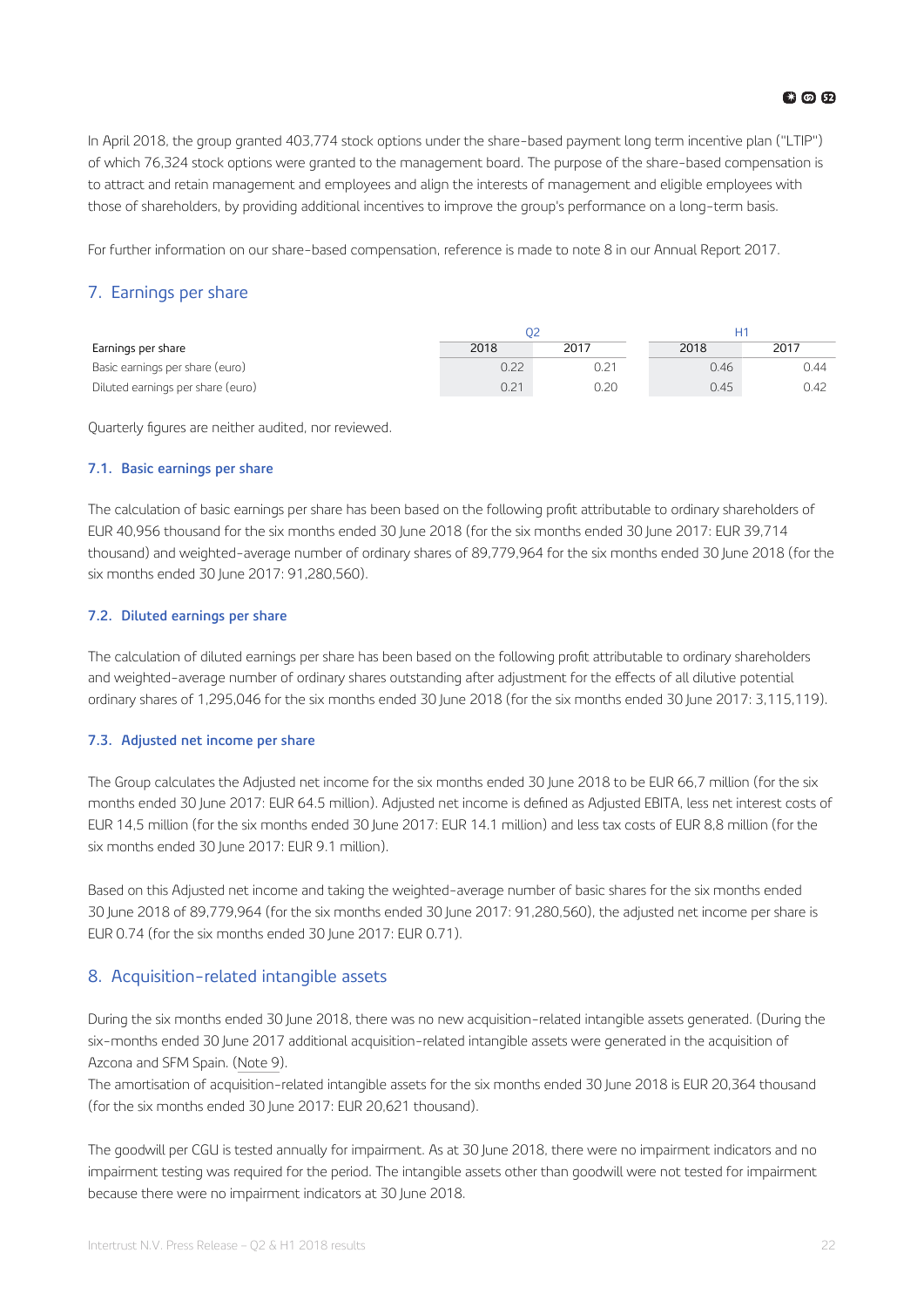### <span id="page-22-0"></span>9. Business combinations

### **2018**

No new acquisitions occurred during the six-months ended 30 June 2018. For subsequent events see [note 16](#page-24-0).

### **2017**

### Acquisition of remaining SFM Spain stake and affiliated local service provider

On 1 February 2017, the Group acquired the remaining 25% stake in Intertrust Management Spain, S.L. ("SFM Spain") together with the affiliated professional services activities of Azcona y Asociados de Consultoría Tributaria, Jurídica y Contable, S.L. ("Azcona").

The Group acquired a 75% stake in SFM Spain as part of the acquisition of Elian on 23 September 2016. The remaining 25% of SFM Spain was held by Azcona, a local Spanish competitor that specialises in the provision of corporate secretarial, accounting and tax compliance services.

The transaction strengthens the Group's position in Spain, making it a leading independent provider of capital markets, funds and corporate services. All Azcona staff members have transferred to the Intertrust team, thereby more than doubling the headcount of the Madrid office to a total of 63 employees. The increased scale of the combined office strengthens the Group's client service capabilities and broadens its career opportunities for employees.

Other than the acquisition of the remainder of the shares, the significant asset recognised was mainly attributable to revenue from new customers. The transaction does not have a material impact on the Company's financial position or results.

### 10. Capital and reserves

### **10.1. Share capital**

The subscribed capital from 31 December 2017 did not change and as at 30 June 2018 amounts to EUR 55,200 thousand and is divided into 91,999,392 shares fully paid-up with a nominal value per share of EUR 0.60.

### **10.2. Share premium**

At 30 June 2018 the share premium amounts to EUR 630,441 thousand, unchanged compared to 31 December 2017.

### **10.3. Retained earnings**

The retained earnings include accumulated profits and losses, plus remeasurements of defined benefit liability (asset) and equity-settled share-based payment.

The final dividend for the year 2017 of EUR 0.33 per share was paid on 12 June 2018.

An interim distribution of EUR 0.30 per share over financial year 2018 will be payable on the group's ordinary shares. The payment will be subject to 15% Dutch withholding tax. The interim dividend has not been recognised as liability.

### Treasury share reserve

The treasury share reserve comprises the costs of the Company's shares held by the Group. At 30 June 2018, the Group held 3,094,190 of the Company's shares (31 December 2017: 1,856,354). The shares acquired during the six months ended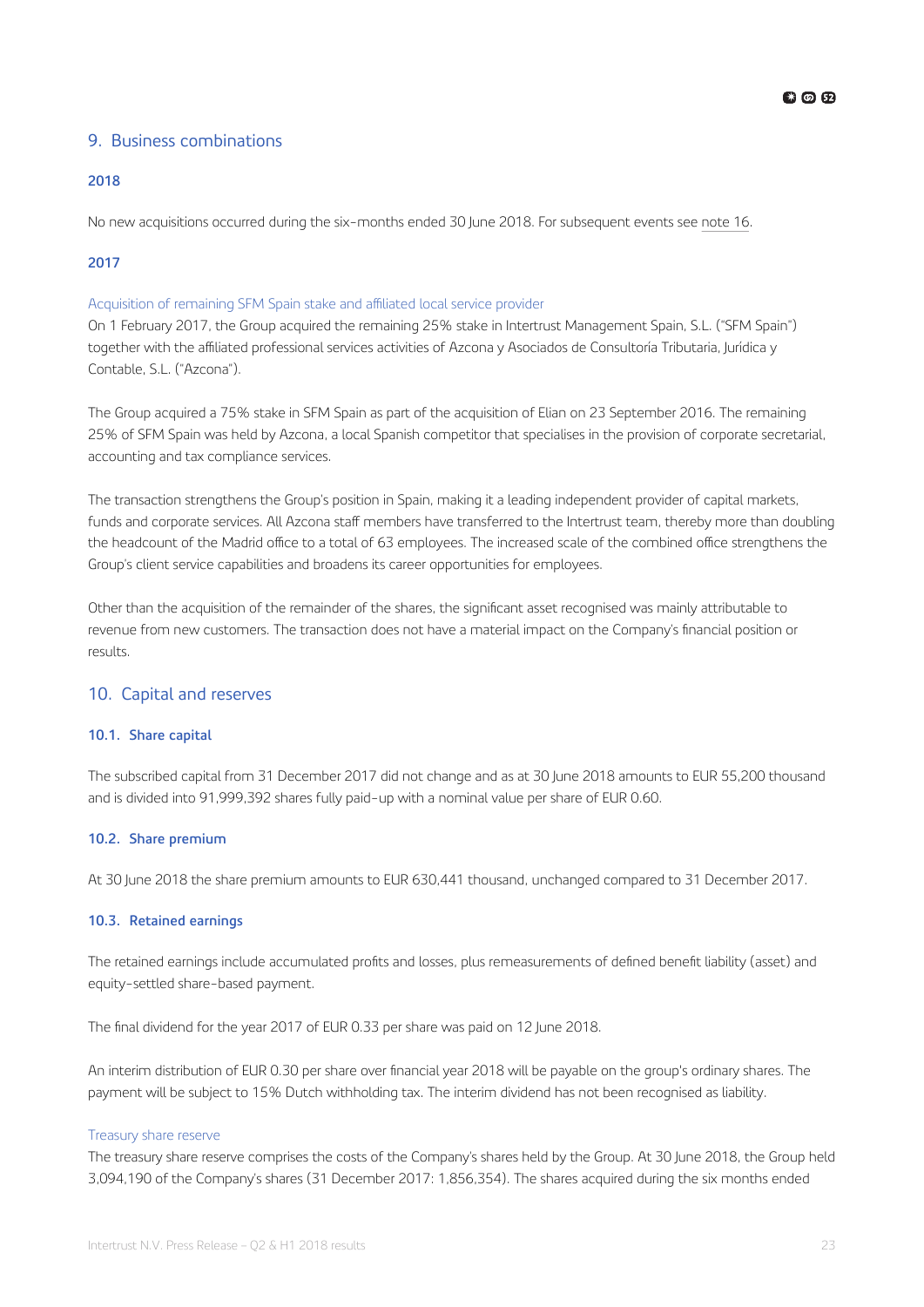<span id="page-23-0"></span>30 June 2018 are in relation to the share buy-back program announced in November 2017 and fully completed as of May 2018.

### 11. Financial instruments

### Credit risk

Our internal credit risk assessment did not change compared to the disclosure Note 27 in our Annual Report 2017. With respect to the net trade receivables, there are no indications as of the reporting date that the debtors will not meet their payment obligations.

### Liquidity risk

There has been no change in our liquidity risk assessment compared to our disclosure Note 27 in our Annual Report 2017.

### Currency risk

The Group's exposure to the risk of changes in exchange rates relates primarily to the Group's operating activities (when revenue or expense is denominated in a different currency from the Group's presentation currency). This did not change compared to previous year. The exposures are mainly with respect to the US dollars (USD) and Pound sterling (GBP). The loans and borrowings of the Group are denominated in Euros, Pound sterling and US Dollars.

### Interest rate risk

The risk relates to the Group's long term debt obligations with floating interest rates. To manage this risk the company continues to hold interest rate swaps.

### Capital management

The capital structure of the Group did not change significantly. Leverage ratio at the end of the reporting period is 3.6 as cash was used to buy back shares and pay out the final net dividend for FY 2017. This is still within the agreed level of our current facilities.

### Fair value and fair value estimation

The fair values of our financial assets and liabilities as at 30 June 2018 are estimated to approximate their carrying value. There has been no change in the fair value estimation technique and hierarchy of the input used to measure the financial assets/liabilities carried at fair value through profit or loss compared with the method and hierarchy disclosed in our Annual Report 2017.

### 12. Cash flow hedges

The balance at 30 June 2018 includes interest rate swaps to cover part of the fluctuations on the floating interest on the USD, GBP and EUR debt. There were no new swaps entered in 2018.

The USD and GBP hedges were assessed to be effective at 30 June 2018, the EUR hedge was assessed as ineffective since 1 January 2017 therefore accounted its fair value change in the profit and loss and started recycling of Other comprehensive income position as at 1 January 2017 also to the profit and loss. Balance sheet positions recognised as assets at 30 June 2018 were EUR 738 thousand (2017: EUR 494 thousand), liabilities EUR 1.120 thousand respectively (2017: EUR 966 thousand).

### 13. Contingencies

There are a number of claims against the Group. We concluded that an aggregate amount of the claims (including tax and HR related) against the Group cannot be reliably measured or we consider that the possibility of outflow is not probable.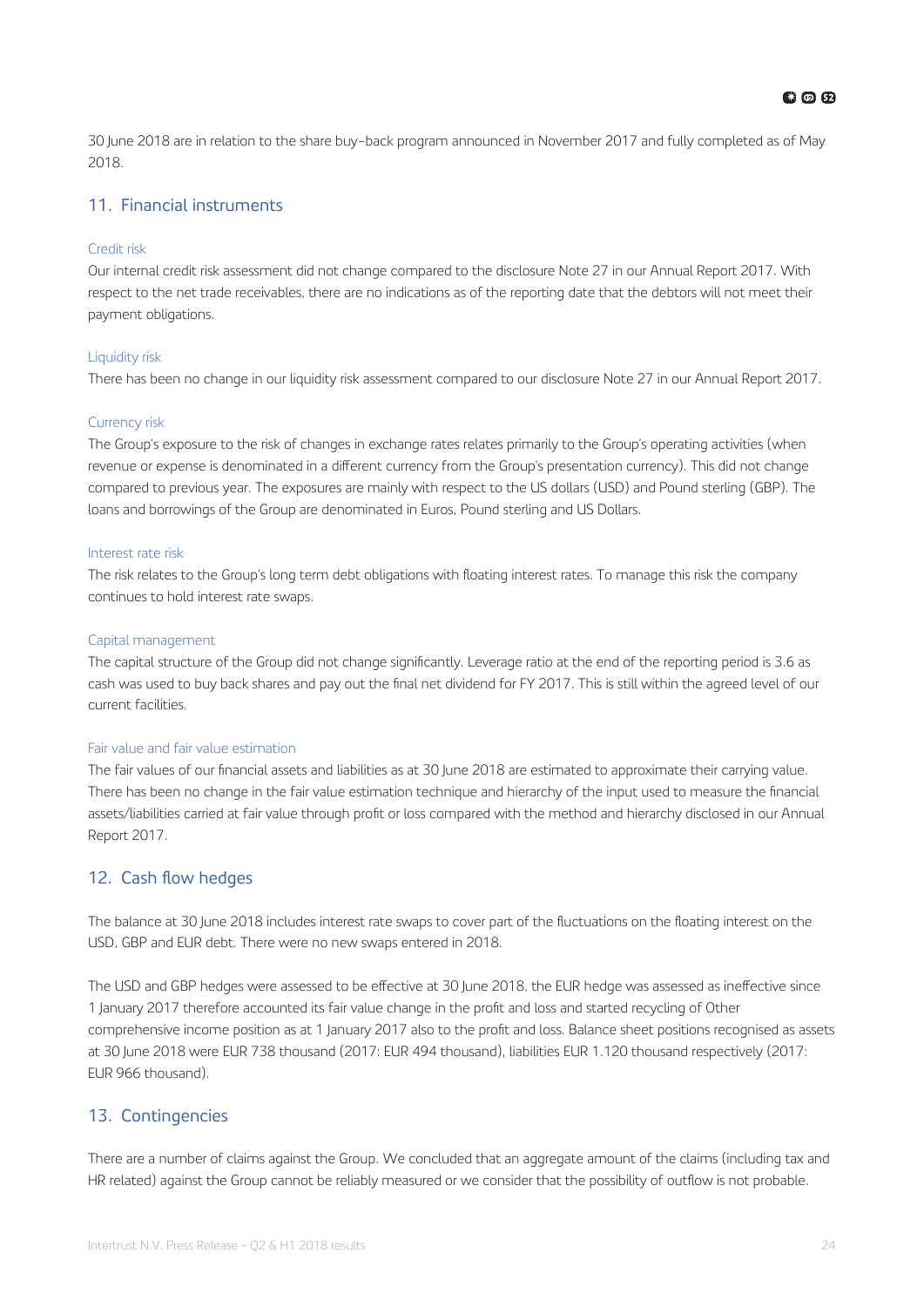<span id="page-24-0"></span>Where necessary, legal and/or external advice has been obtained and, in light of such advice, the risk of litigation is provided adequately.

### 14. Commitments

In the first half of 2018, there were no material changes to the group's commitments from those disclosed in note 29 of our Annual Report 2017.

### 15. Related parties

During the six months ended 30 June 2018, the transactions with related parties were conducted at arm's length basis.

The transactions with key management personnel do not deviate significantly from the transactions as reflected in the financial statements as at and for the year ended 31 December 2017.

The Group has provided services to some entities related to Blackstone in the normal course of business and at arm's length basis.

### 16. Subsequent events

There are no significant events that have occurred since balance sheet date that would change the financial position and which would require adjustment or disclosure in these condensed consolidated interim financial statements other than a non-significant acquisition in Australia. While this acquisition expands Intertrust's global footprint it does not have a material impact on the Company's financial position or results and the terms of the transaction are not disclosed. Australia will be included in the Rest of the World reporting segment.

### 17. Non-IFRS Financial measures

### Definitions

For the definitions of non-financial measures we refer to the Glossary in the Annual Report 2017. Other than those defined there, we give more clarification as listed below on:

- Adjusted EBITA is defined as EBITA excluding specific items.
- Adjusted net income is defined as adjusted EBITA less net interest costs, less tax costs and share of profit of equityaccounted investees (net of tax).
- ARPE is defined as Average Revenue Per Entity.
- Capital expenditure (capex) is defined as Investments in property, plant, equipment and other intangible assets not related to acquisitions.
- Specific items of income or expenses are income and expenses items that, based on their significance in size or nature, should be separately presented to provide further understanding about the financial performance. Specific items include:
	- Transaction costs
	- Integration and transformation costs
	- Restructuring cost
	- Share-based payment upon IPO
	- Share-based payment upon integration
	- Income/expenses related to disposal of assets
	- Specific items are not of an operational nature and do not represent the core operating results.
- Underlying is defined as current and prior period at constant currency and, if applicable, including proforma figures for acquisition(s).